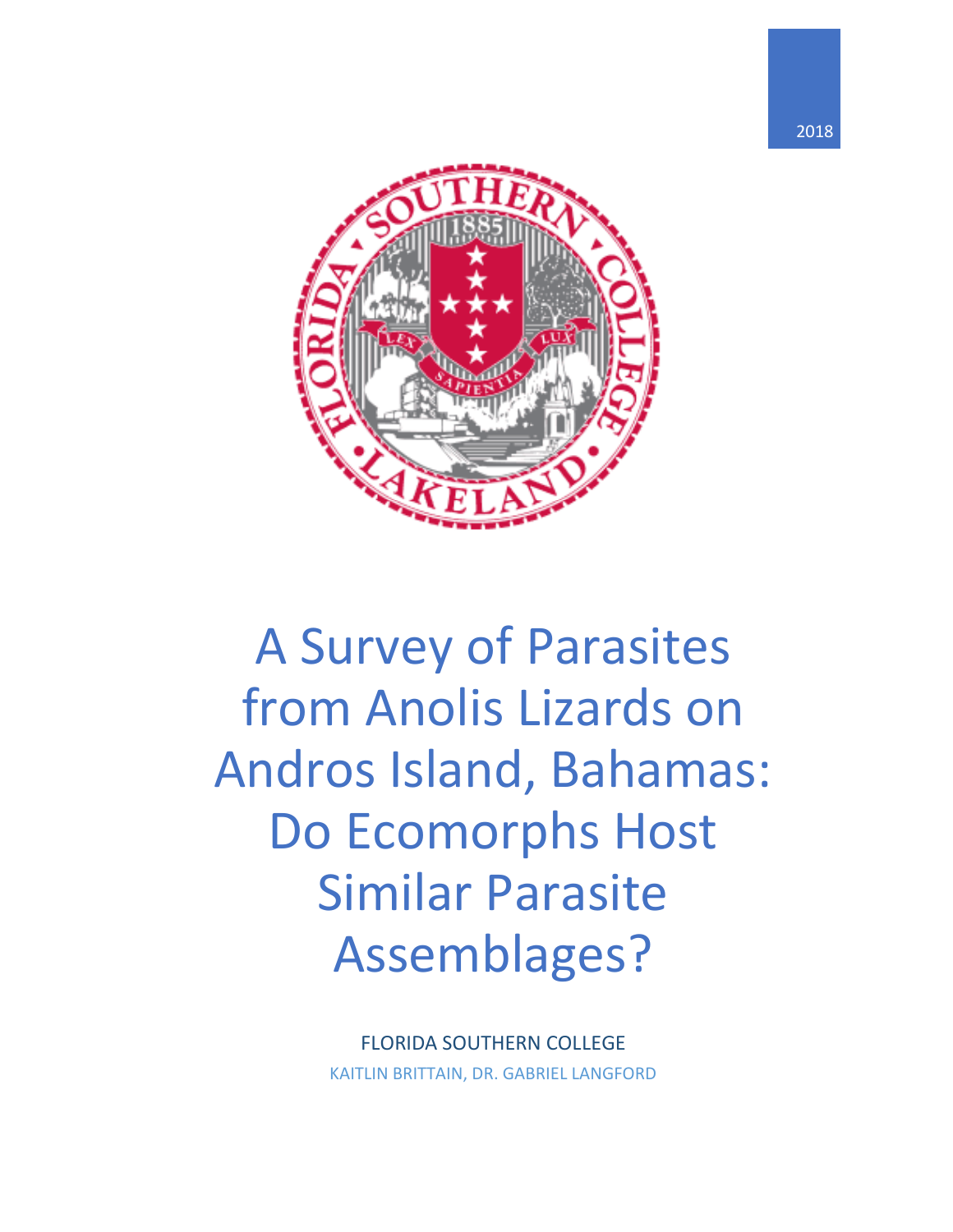## Abstract:

The *Anolis* lizard ecomorphs of the Caribbean and Bahamian islands are a wellestablished example of both adaptive radiation and convergent evolution. However, due to a lack of parasite biodiversity surveys on these islands, it is unclear if the parasite fauna hosted by these lizards follow similar evolutionary pathways. This study attempts to determine if the parasites hosted by *Anolis* spp. display strict host specificity, which would indicate speciation events in-step with their hosts, or if the parasites have little specificity and are broadly distributed among the various lizard species. In 2015 and 2017, lizards were captured by hand and dissected as soon as possible after capture in three locations on Andros Island, Bahamas. First, an external exam was conducted to look for ticks and mites, then blood smears and fecal samples were taken to search for blood protozoans. Parasites and hosts were preserved and brought back to the Parasitology Lab at Florida Southern College. Preliminary results found the groundtrunk lizard, *Anolis sagrei,* to host nearly all species of parasites found in this study, whereas the treetop lizard, *Anolis smaragdinus*, hosted relatively few parasite species. We propose that this pattern is due to the parasites intermediate hosts being grounddwelling insects which would be more likely to consumed by ground-trunk lizards. Overall, our findings suggest that the parasites of *Anolis* display moderate levels of host specificity, thus some species may have speciated with their hosts, while others are generalists.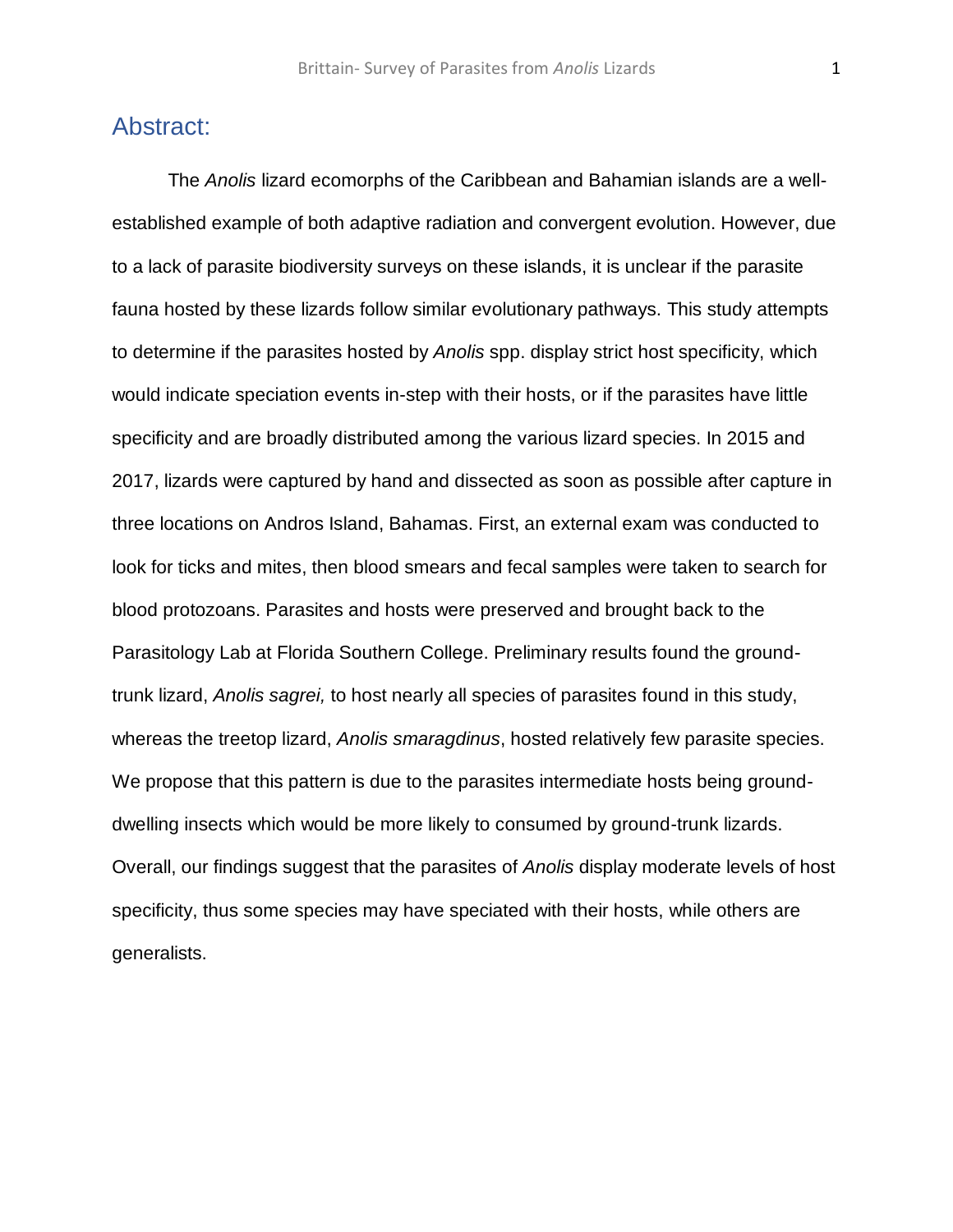## Introduction:

Earth is comprised of a variety of ecosystems, species, and genes. This variety can be referred to as the biodiversity of earth and consists not only of the variety but the variability in which organisms occur together and consists of how these organisms interact with their environment (Ramesh, 2003). Studies of biodiversity on earth consist of an examination of these organisms as well as the methods by which they create and maintain their diversity. It has been stated that scientists have only discovered a portion of earths diversity, some estimates state fewer than ten percent (Mittermeier et al., 2011). While some groups, such as vertebrates, are quite well-known, variation with in these groups has been documented between distinct regions such as temperate regions versus the more abundantly diverse tropics (Rands, 2010). The diversity of the species already identified is a small fraction of the actual species diversity, especially in the order of organisms not readily observed such as invertebrates and microorganisms. It is important to note that a majority of the species on earth are relatively unknown, especially as pressures on biodiversity increase. Biodiversity is threatened due to overexploitation of species, habitat destruction, and climate change as well as pollution (Rands, 2010). The decline in biodiversity is alarming, especially as conservation efforts are increasing worldwide (Rands, 2010). A majority of wild species are on the verge of extinction due to human action and this loss is even more profound as people lose species due to the irreversibility of extinction and the loss of the chance for knowledge that dies with each species. It has been said by Russell Mittermeier that "the current loss of species has been compared to burning down the world's libraries without knowing the content of 90% or more of the books" (Mittermeier et al., 2011). In order to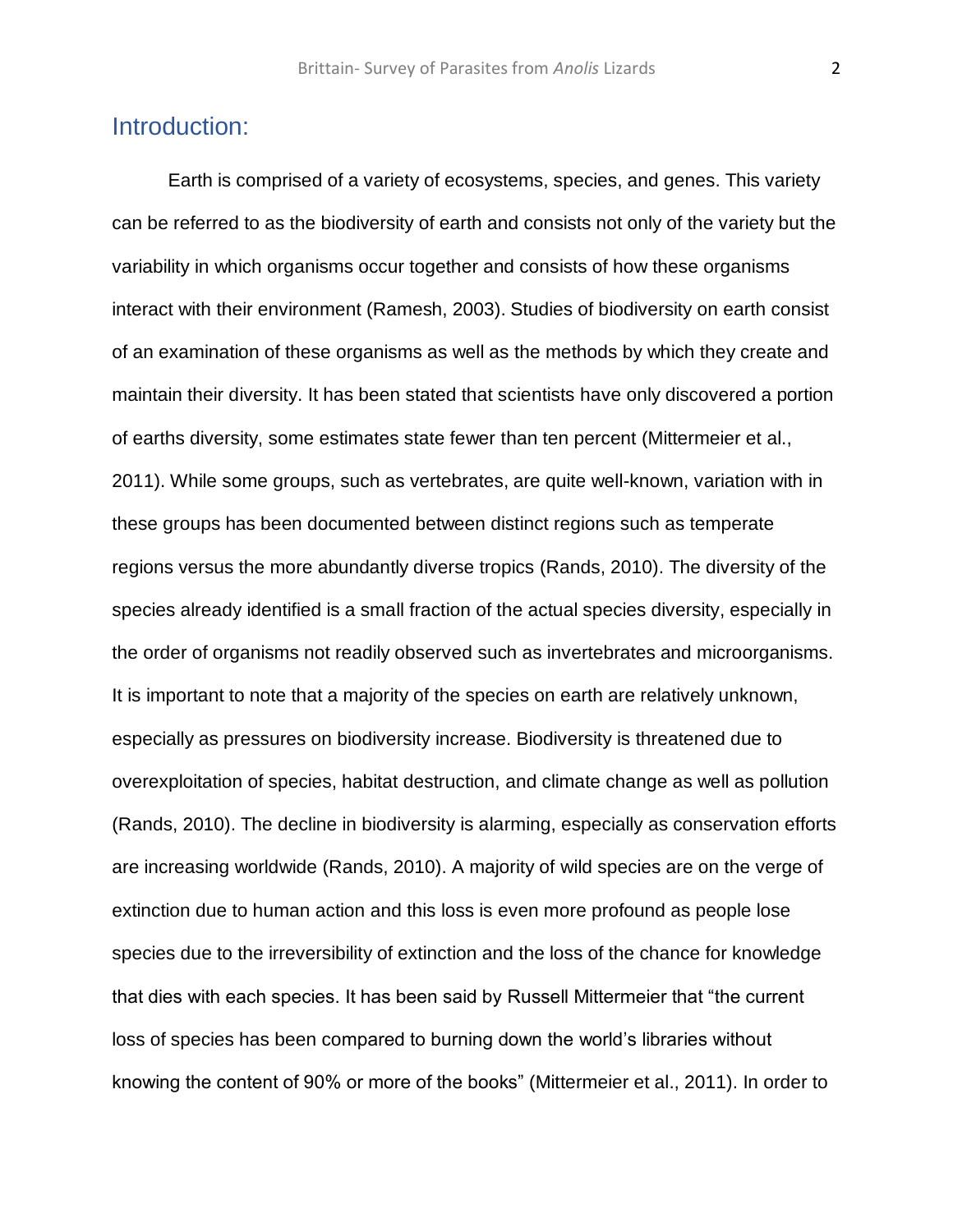combat this loss of knowledge biodiversity assessments need to be performed. Biodiversity assessments are used to not only examine the distribution and ecological niches of organisms but to also study an organism's composition and structure (Ramesh, 2003). These assessments help to explain phenomena such as adaptions that allow for organisms to fill multiple ecological niches, as is the case in the Bahamas. The Bahamas are oceanic islands and comprised of several island banks. These islands are part of the Greater Antilles, which has had numerous studies done on their biodiversity. Islands are unique in that species had to travel from the mainland and adapt to survival in a different habitat. Islands also allow for scientists to introduce controlled experiments to determine how the introduction of species could have occurred as well as to determine how said species evolved to fit a specific ecological niche that ensured its survival. In the Greater Antilles many studies have been completed on the diversification of the lizard species *Anolis*. The Bahamas are of particular interest due to Grand Bahama being one of the only islands in the Caribbean to be inhabited by more than two anole species (Losos, 2011).

Anole lizards are deceptively interesting and appealing for biodiversity surveys. Not only are anoles abundant in the field but they are fairly easy to observe and researchers often manipulate the lizards in order to answer questions on behavior and ecological behavior either in the field or in a lab setting (Losos, 2011). Anoles are one of the largest genera of vertebrates, comprised of nearly 300 species. Lizards of this genera are characteristically arboreal insectivores that are predominately small in size and more often than not share a habitat with multiple anole members. Due to competition between the multiple species of anoles, anoles have been forced to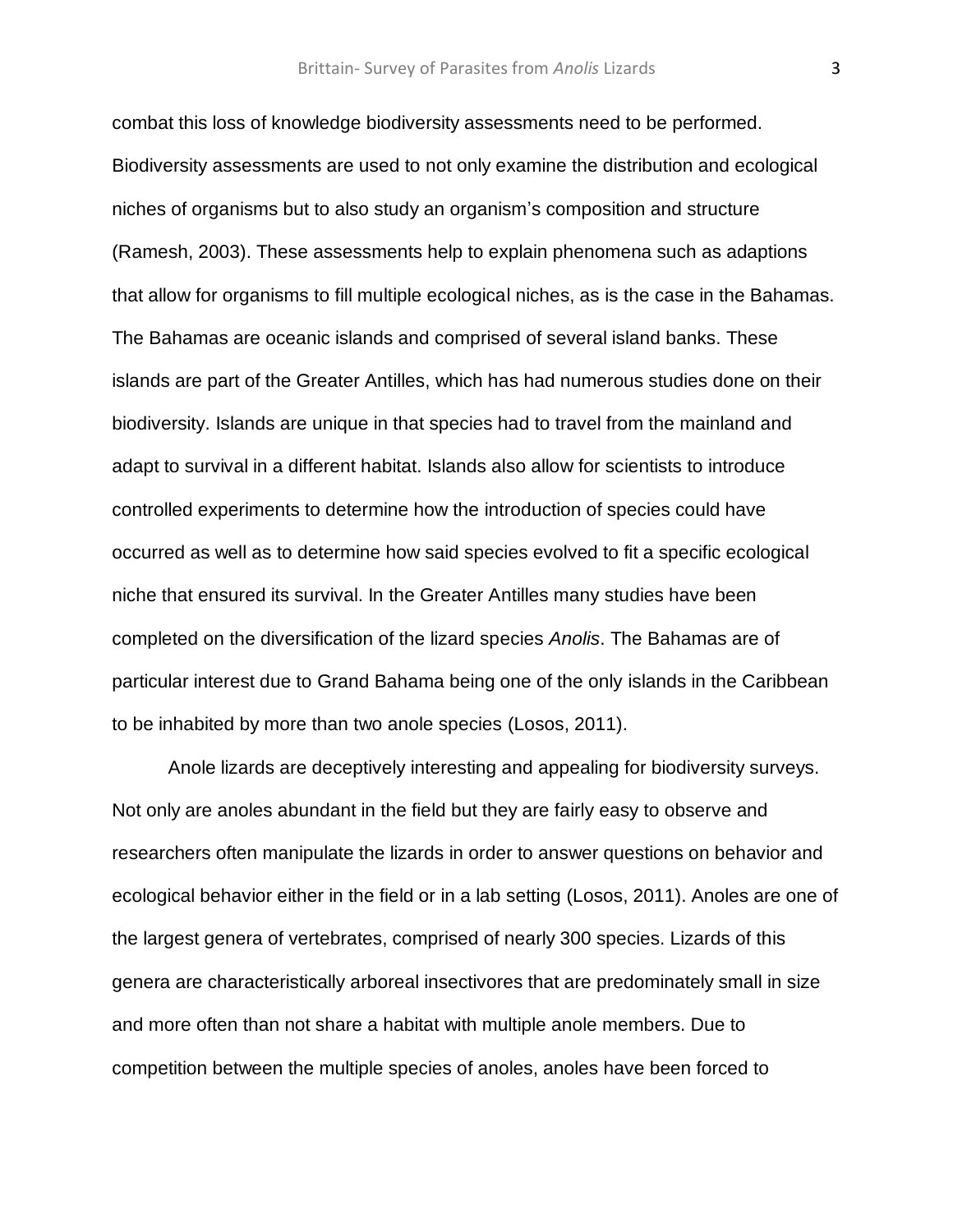specialize in their environment. This specialization is described by adaptive radiation, or basically the rapid diversification of a group of organisms in order to fill ecological niches. Anoles have essentially become a model system for studying adaptive radiation. Adaptive radiation is important to study as it has been suggested that the result of adaptive radiation is much of the diversification seen in the life on earth (Losos, 2011). The anoles are important for this study as they have independently undergone adaptive radiations on each of the islands in the Greater Antilles, meaning that through phylogenetic analysis their evolutionary radiation can be tracked from a generalized species to a specialized species for a particular structural and climatic habitat (Losos et al., 1994). This phenomena has been so well studied that the anoles have their own term "ecomorph" to describe them. An ecomorph, according to Jonathan B. Losos, is a set of species that share similar independently derived morphology, behavior, and ecology (Losos, 2011). These ecomorphs, or habitat specialists, co-occur throughout the Greater Antilles, each island essentially has the same set of ecological types. Ecomorphs differ in three major areas, body size, structural habitat and microclimate. Ecomorph body size is directly related to prey consumption, the bigger the lizard the bigger the prey, which helps to cut down on food competition. Structural habitat on the other hand consists of the lizard's perch height and diameter while microclimates refer to a lizard's thermal habitat. In the Bahamas four out of the six ecomorphs occur and that is where the focus of this study is on. The Bahamas contain the trunk-crown, trunkground, trunk, and twig ecomorphs. The trunk-crown anoles are characteristically green and are a typically wide ranging arboreal species while the trunk-ground are typically found around a meter and a half up off the ground on broad surfaces such as tree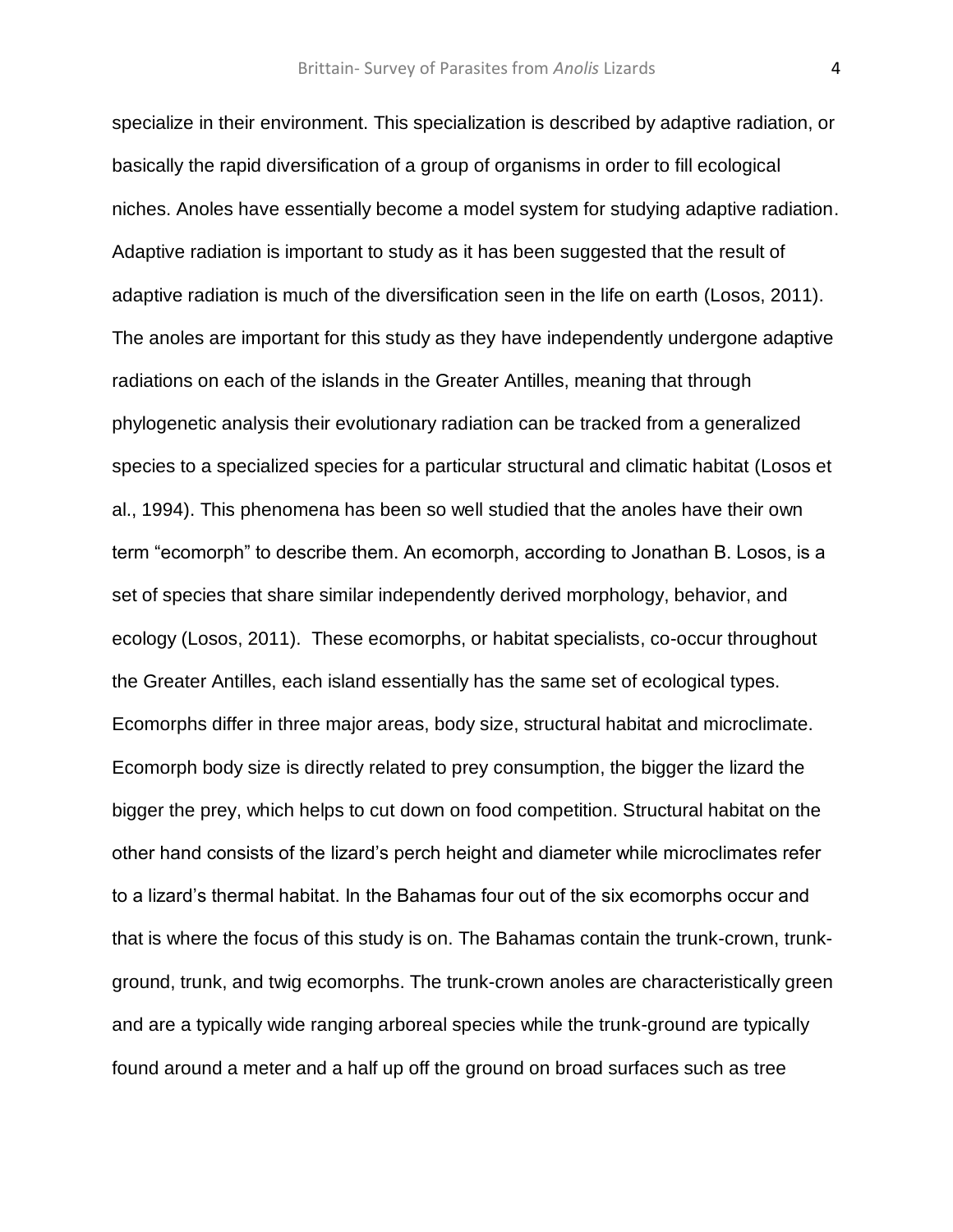trunks. The trunk anoles are predominantly discovered on broad tree trunks while the twig anoles, the extremists, are found on the very edge of twigs on branches about eye level.

While the lizard ecomorphs are generally well studied, a wide variety of internal and external parasites have been reported in many anole species, however they have not been well studied (Losos, 2011). Parasites, according to the Webster's Third International Dictionary, are essentially an organism that is living in or on another living organism that obtains its nutrients from the organism that the parasite lives on and typically exhibits to some degree adaptive structural modification and has the potential to cause real damage to its host (Price, 1980). Parasites are pervasive and contribute to a large proportion of diversity on earth; so much so that it is unlikely for someone to encounter a free-living organism that is not parasitized by at least a single type of parasite. More often than not an organism is parasitized by more than one species of parasite, as should be expected due to the fact that parasitism is more common than all the other feeding tactics of life combined (Price, 1980). Comprehensive studies of parasites are rare however and should be considered a top priority especially because so little is known about parasite colonization and extinction as well as the parasitedisease complex. It has been pointed out in literature that a parasite's host can essentially be considered an island that the parasite is free to colonize (Price, 1980). The probability of the colonization, of course, can vary due to the size of the host or how far away one host is from the next target. Just as some islands are idyllic for life, some hosts may be more suitable than other hosts, depending on availability as well as the severity of the host's defensive response to the colonizing intruders. It can be said that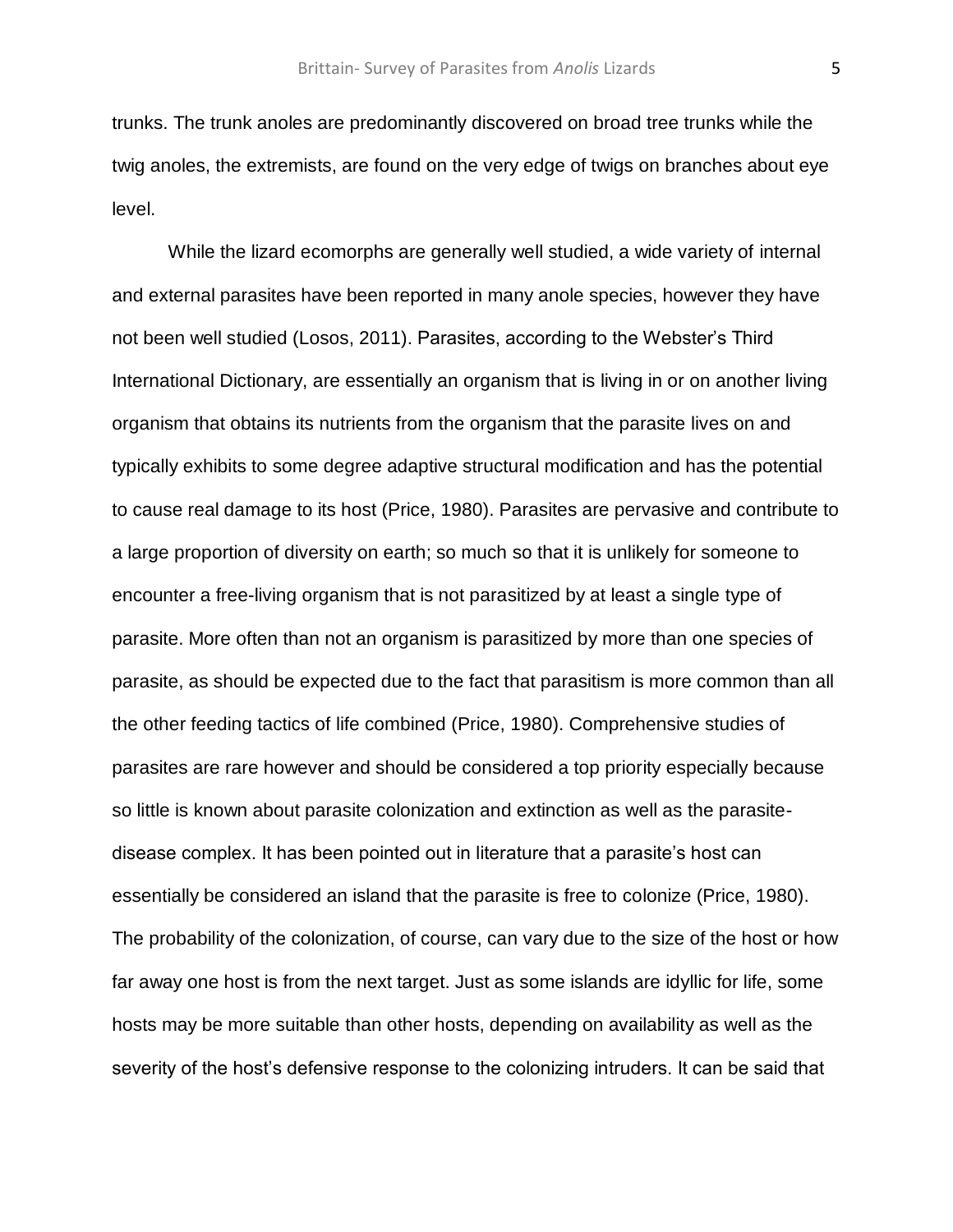parasites are responsible for influencing nearly every aspect of population biology from altering the behavior of the host organism to allowing for the interaction and therefore co-occurrence between two species that otherwise could not exist together by reducing host density of the dominant species (Losos, 2011). In previous studies, susceptibility to parasitic infection was found to be lessened the more specialized the hosts were (Price, 1980).

An important question that needs to be answered is how the parasite manages to get inside its host in the first place. One explanation to this question is trophic transmission, or the movement of the parasite from host to host usually through predation. This form of transmission most likely evolved from the evolution of the parasite attempting to escape the death of its host by parasitizing the host's predator (Lafferty, 1999). One significant way that the parasite ensures predation is through altering its host's behavior or appearance. These behavior modifications inflicted by parasites cause the hosts to be more susceptible to predation through manipulation of normal behaviors, such as a decreased sense of alarm in dangerous situations. Parasite increased trophic transmission (PITT) is essentially used to increase the parasites fitness, allowing for increased transmission between the original intermediate host and the final host, or predator. It has been hypothesized that the host size is irrelevant in behavior modification and that modification does not differ between vertebrate and invertebrate hosts (Lafferty, 1999).

Lafferty (1999) described the relationship between the parasites and their hosts as "an evolutionary arms race between virulence and resistance". Parasites are consistently looking for ways to infect and thrive in their host populations while the hosts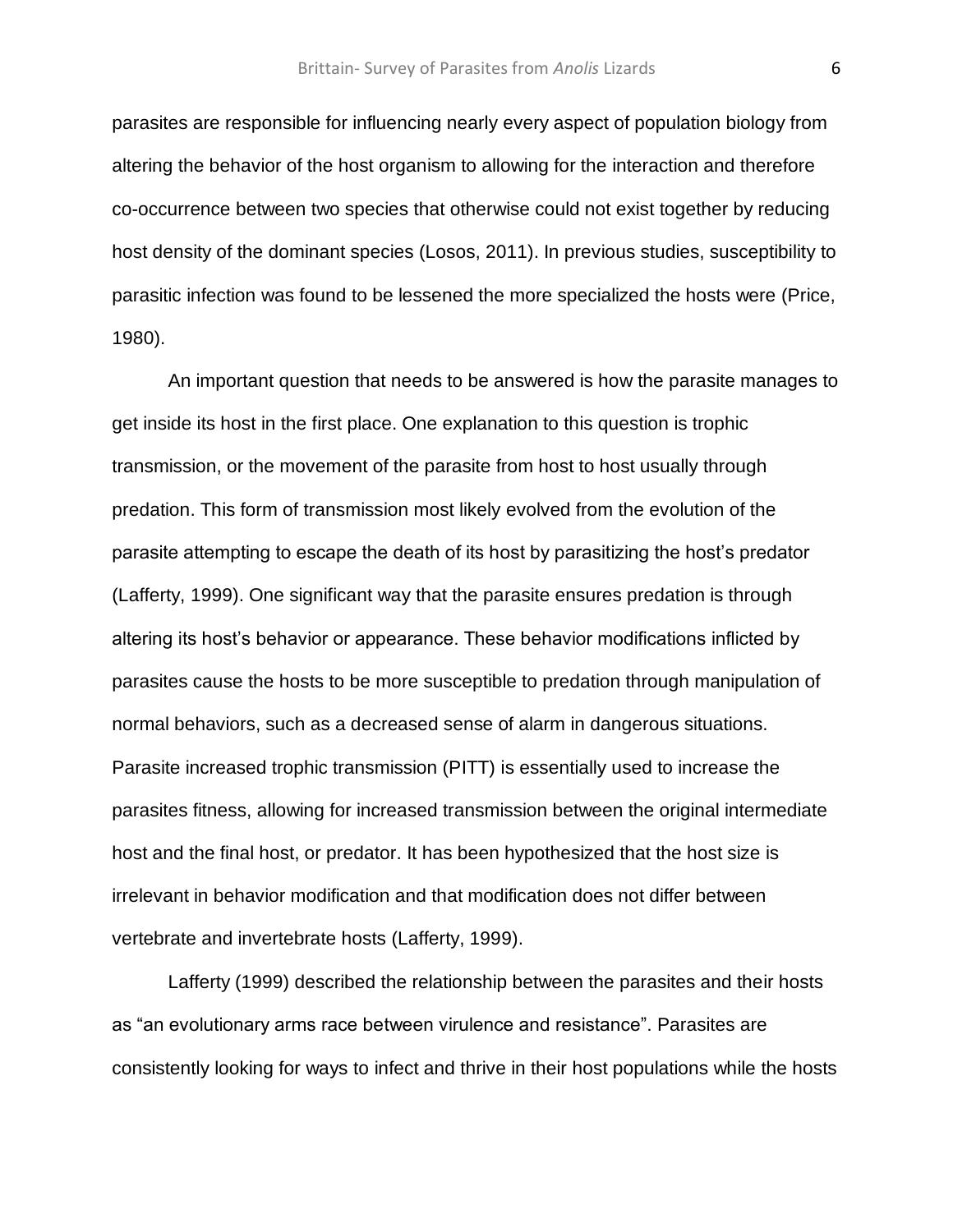are consistently trying to evolve defenses and better responses to infection. Another form of transmission, limb autonomy, is another way for parasites to transfer into a new host but not kill its current host. In Canary Island lizards, for example, the parasite *Sarcocystis* autotomizes in the tail of lizards and relays on cannibalistic tail predation to spread to new hosts (Lafferty, 1999). Lizards generally lose their tails as an escape response, so the parasite is passed on and the lizard is left living to possibly be parasitized again. Another non-lethal situation between hosts and parasites is a host's acquired immunity to a parasite. Acquired immunity allows for the parasites preferred host to feast on its infected prey without the host getting sick and avoiding that specific prey, or intermediate host. Co-occurring parasites can also affect the hosts they parasitize as more often than not more than one parasite will infect the same intermediate hosts. Some of the additional parasites can be seen as 'hitchhiking' as they don't alter their hosts behavior however they positively correlate with presence of an additional parasite that does alter the hosts behavior (Lafferty, 1999). However, should two parasites with competing interests come to occupy the same hosts there is also the potential for conflict, a phenomena that can be described as 'hijacking' (Lafferty, 1999). Hijacking parasites have evolved ways to compete within hosts for control of PITT however these competitive processes are relatively unstudied.

The main purpose of this study is to characterize the biodiversity of the parasites on Andros Island, Bahamas. The secondary goal of this research is to determine whether or not the parasites infecting the lizards on the island specialize with their hosts or remain generalists and parasitize multiple ecomorphs. Literature asserts that through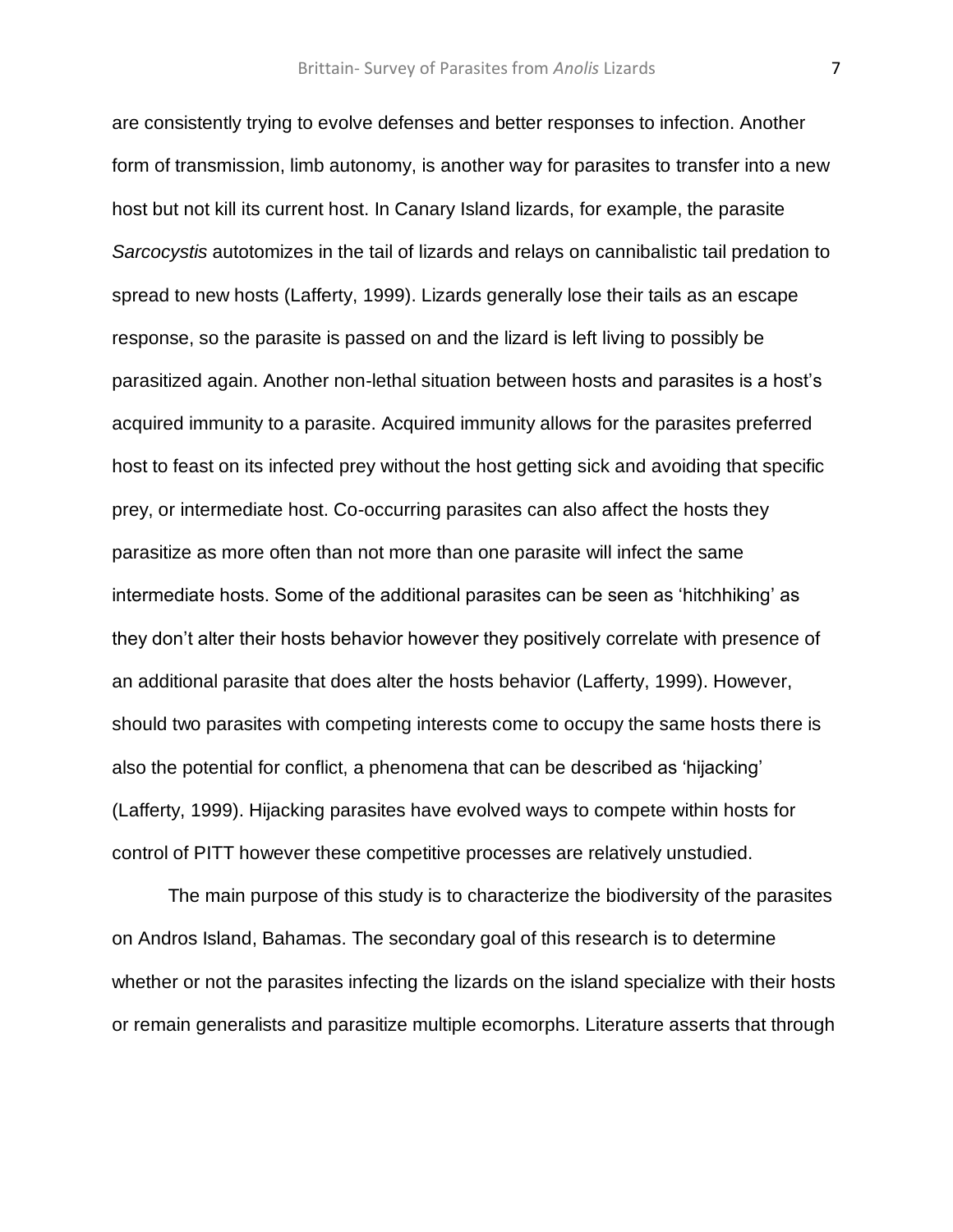host evolution, the parasites colonizing that host are more likely to rapidly evolve with specialized hosts while remaining generalists with less specialized hosts (Price, 1980).

### Methods:

#### Site:

Lizards were collected from various locations around Andros Island, Bahamas. Andros is a 2300 square mile archipelago, the largest of the Bahamian Island chain. The island itself contains many small islets and cays that are connected by mangroves and tidal swamplands. The sites used for collection were broken down into south, central and north Andros for our purposes. Our south sites include the South Airport or Andros Town Airport, Androsia, and South Point; our central sites include Maiden Hair coppice, Captain Bill's Blue Hole, and Forfar field station while our northern sites include Conch Sound, Uncle Charlie's Blue Hole, and the North Airport or San Andros Airport. We also collected a small number of specimens from Jungle Pond, Dildo's Scrub as well as Saddleback Cay. The lizards were sampled from a variety of habitats, Maiden Hair being a hardwood coppice for example and Captain Bill's being a blue hole. Hardwood coppices contain trees or shrubs that at susceptible to fire and took root after a fire swept through and killed off their competition. The blue holes on Andros Island are essentially water filled cave systems and are important, as well as the other cave systems on the island, for stopping the spread of fire. The fire protection allows for hardwood trees such as pigeon plum to grow.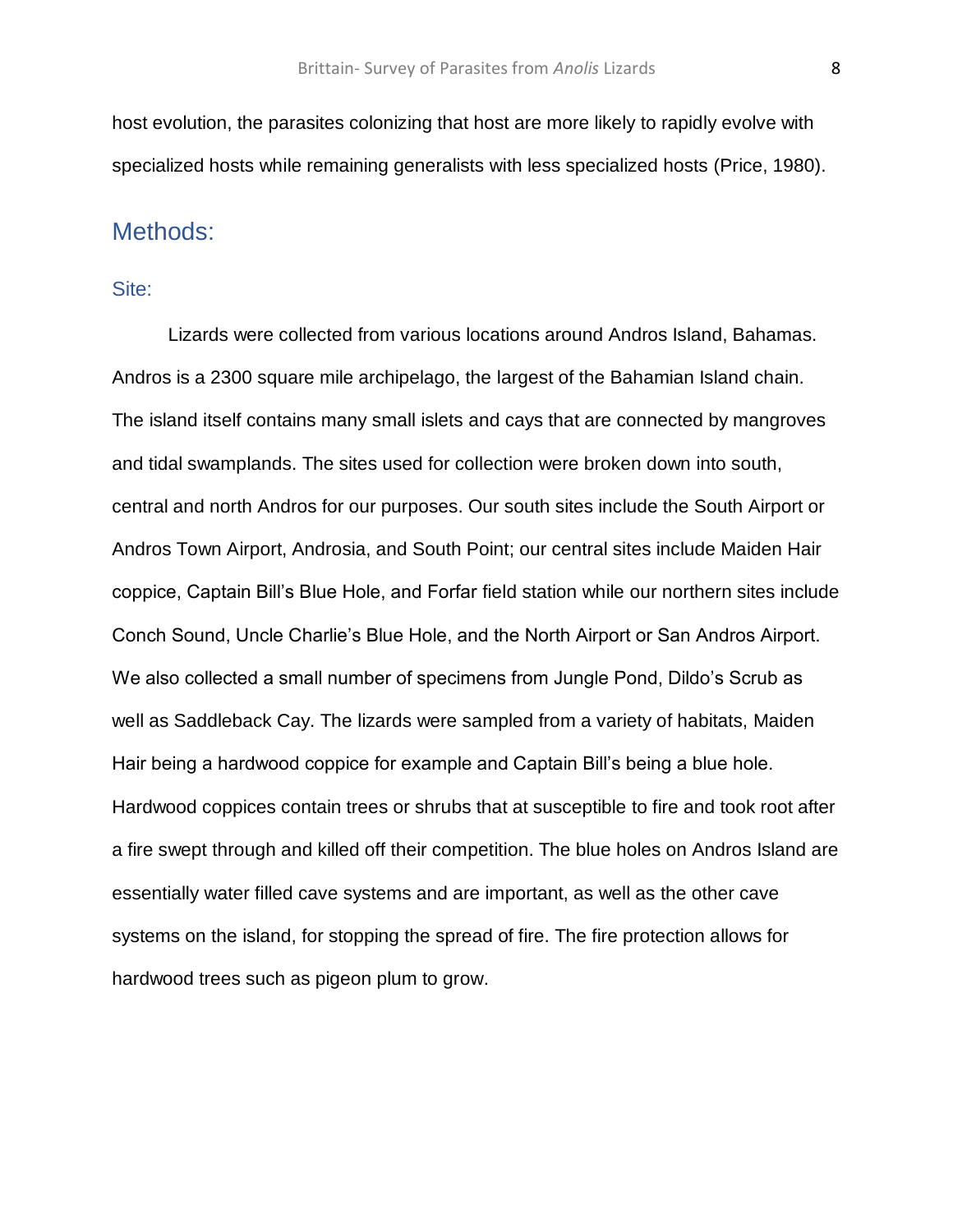| <b>Site</b>                        | <b>Coordinates</b>        |
|------------------------------------|---------------------------|
| South Airport/ Andros Town Airport | 24°41'55.6"N 77°47'42.7"W |
| Androsia                           | 24°43'19.3"N 77°47'05.6"W |
| <b>Airport Coppice</b>             | 25°03'57.5"N 78°02'17.8"W |
| <b>Maiden Hair Coppice</b>         | 24°47'54.2"N 77°53'19.0"W |
| Captain Bill's Blue Hole           | 24°44'29.6"N 77°51'41.4"W |
| <b>Forfar Field Station</b>        | 24°53'54.0"N 77°55'53.5"W |
| <b>Conch Sound</b>                 | 25°06'55.5"N 78°00'01.5"W |
| Unice Charlie's Blue Hole          | 25°06'48.8"N 78°02'18.5"W |
| North Airport/ San Andros Airport  | 25°03'11.3"N 78°02'32.5"W |
| Jungle Pond                        | 25°03'57.5"N 78°02'17.8"W |

*Table 1 Compilation of Locations Visited and Their GPS Coordinates*

#### Collection:

In order to obtain specimens lizards were collected by hand. The most effective method that yielded the highest results was just to reach out and grab the lizard as fast as possible. There was an attempt to use additional tools, such as rubber bands to stun the lizard off the tree. Cabella's pan fishing poles were also used, where a slipknot was tied on the end of fishing line and place over the lizard's neck. Once the loop was over the lizard's head and around its neck, a quick yank upwards allowed for the lizard to be stunned and grabbed. Once collected the lizards were placed in a lingerie bag for holding while additional specimens were collected. The lizards were then taken back to Forfar Field station where they were euthanized within forty-eight hours of capture. The lizards were euthanized by severing their spinal cord right behind their skull, cutting it with a pair of scissors. Once euthanasia was completed, measurements of the lizard's snout to vent length were taken and recorded. Blood smears were taken by coaxing blood from the lizard's severed spinal cord onto a glass slide, where a cover slip was used to drag the drop across the slide in an effort to create a thin, one cell layer of red blood cells. Once smeared, the blood slides were fixed in ethanol to deter bacteria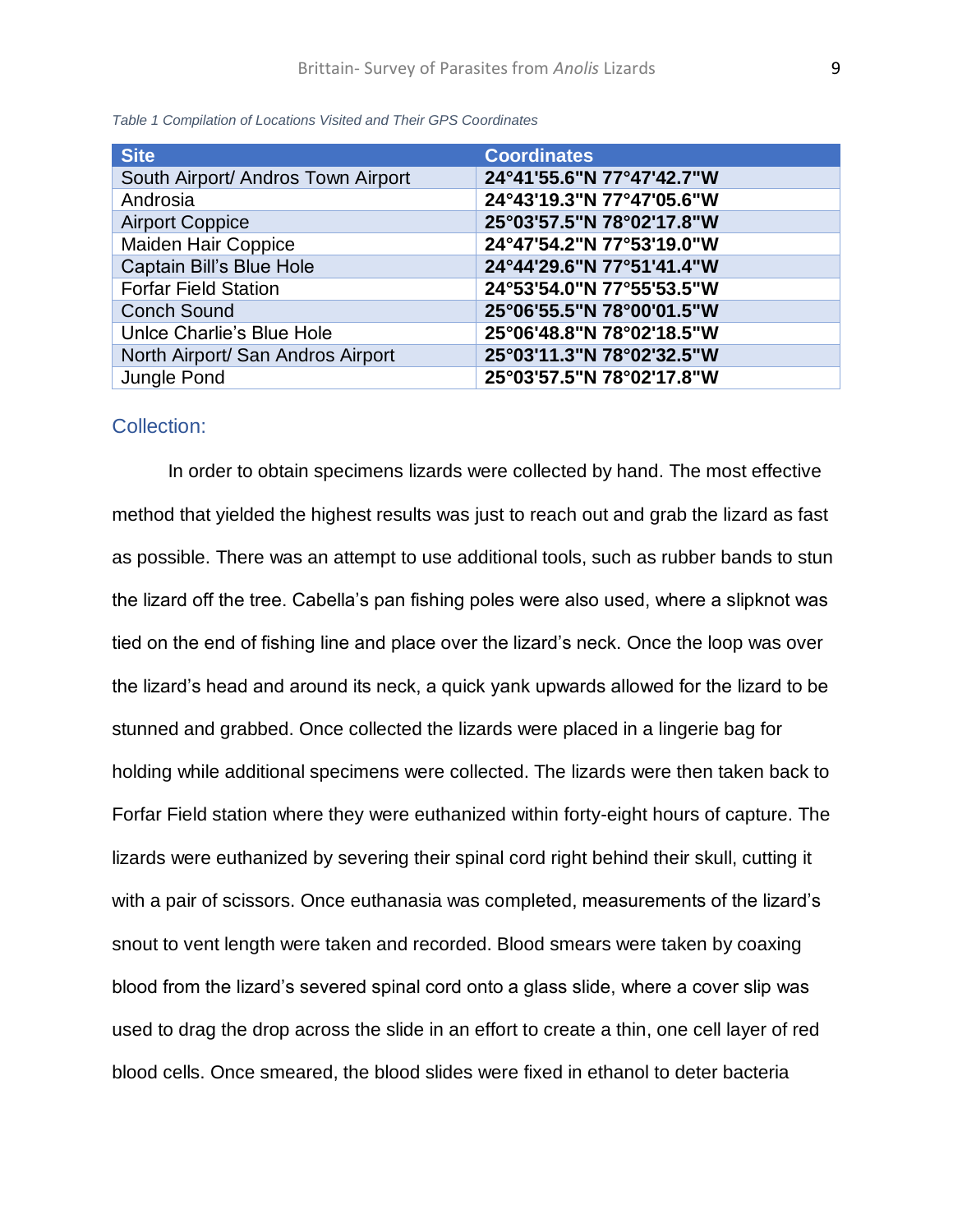growth and stained back in the lab at Florida Southern College using geimsa stain. Fecal samples were also collected from the lizards if they pooped. The poop was collected from the cloaca and stored in water with a small amount of ethanol and then brought back to Florida Southern's lab and stained so coccidians could be observed if present. A small portion of the lizards were dissected immediately in the Bahamas while the rest of the lizards were preserved in ethanol and taken back to Florida Southern College where they were dissected in the lab. The lizard dissections followed a regimen. First the lizards were observed for ecto-parasites, then the lizards were opened ventrally. After opening the lizard, the body cavity was observed and then the heart, lungs, liver, gall bladder, esophagus, stomach, small intestine, and large intestine were removed. Once the organs were removed they were thoroughly searched for parasites. The mouth was also searched for parasites. Parasites that were found were collected and placed into glass vials filled with 70% ethanol.

#### Stain:

After collection, the parasites needed to be stained or cleared in order to observe and properly identify them under the microscope. Trematodes and nematodes separated under the dissection microscope and then procedures were followed depending on if the worms were nematodes or trematodes. Trematodes were placed in Semichon's stain for 24 hours to start the process. They were then de-stained with acid alcohol, the intention was that the inside of the worm was darkly stained while the outside of the worm was lightly stained in order to observe the internal structures of the worm. The worm was then dehydrated through an ethanol series of increasing concentration (70%, 85%, 90%) for at least an hour in each concentration to remove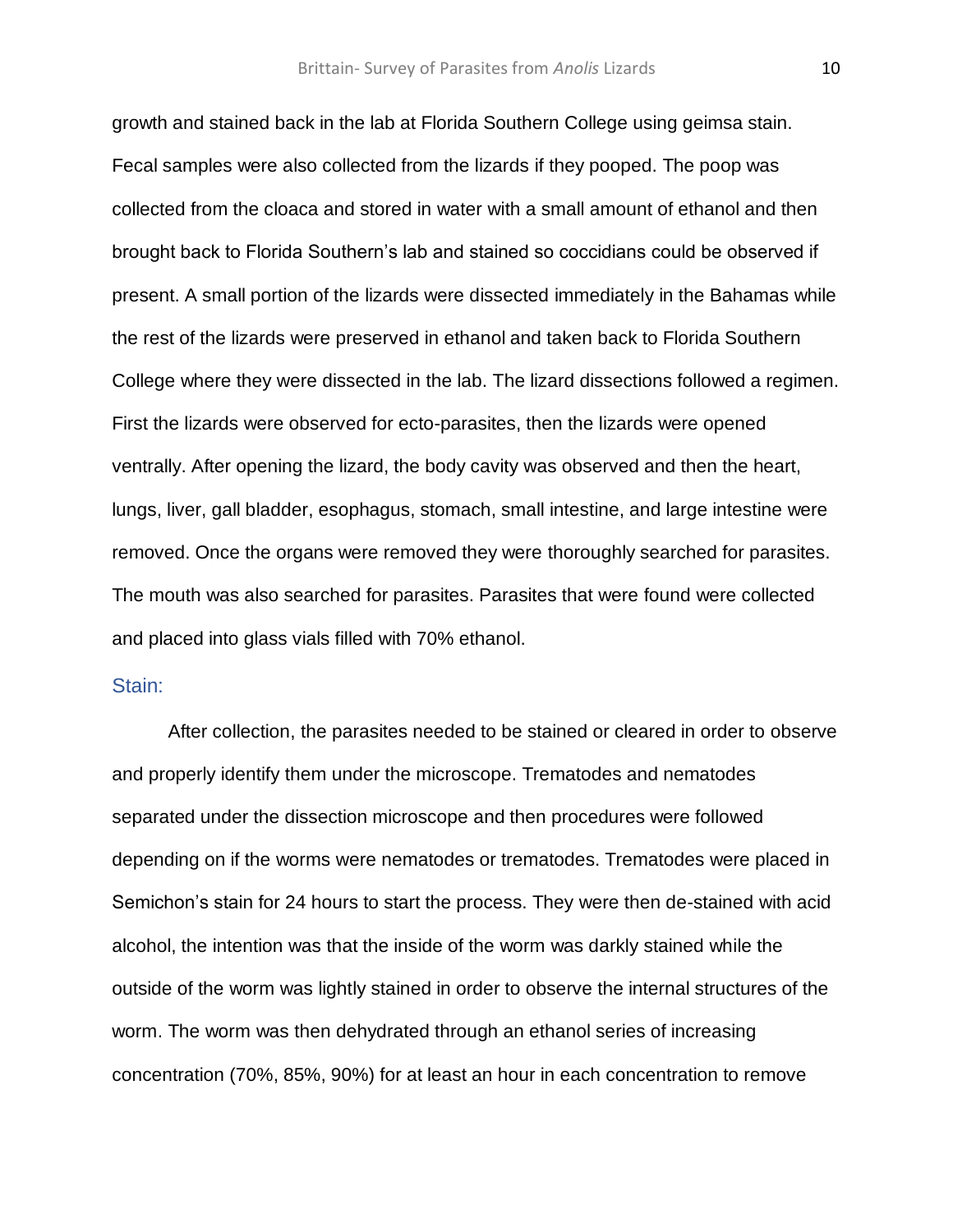any remaining water in the worm. Once the dehydration was complete, the worm was washed with two to three changes of 100% ethanol, waiting several minutes between each wash. The worm was then placed in a 1:1 ratio of EtOH:xylene. Once completed the trematode was placed in straight xylene and allowed to clear. Once clear the trematode was mounted onto a slide with 5-6 drops of mounting medium. A paintbrush was used to pick up the trematodes and place them on the slide. Once on the slide the trematodes were placed onto a slide warmer to set them in the mounting medium. Nematodes on the other hand were placed directly on slides with 5-6 drops of glycerol. The nematodes were left for 24-48 hours, until their internal structures were clearly defined and then placed under a light microscope to identify.

#### Identification:

Once stained or cleared, the worms were placed under the microscope and pictures were taken as well as measurements to help in the identification process. Papers on various parasite species previously found in the Caribbean were downloaded and compared to the specimens collected from Andros Island. Identifications were completed based on the description of the holotype of the species.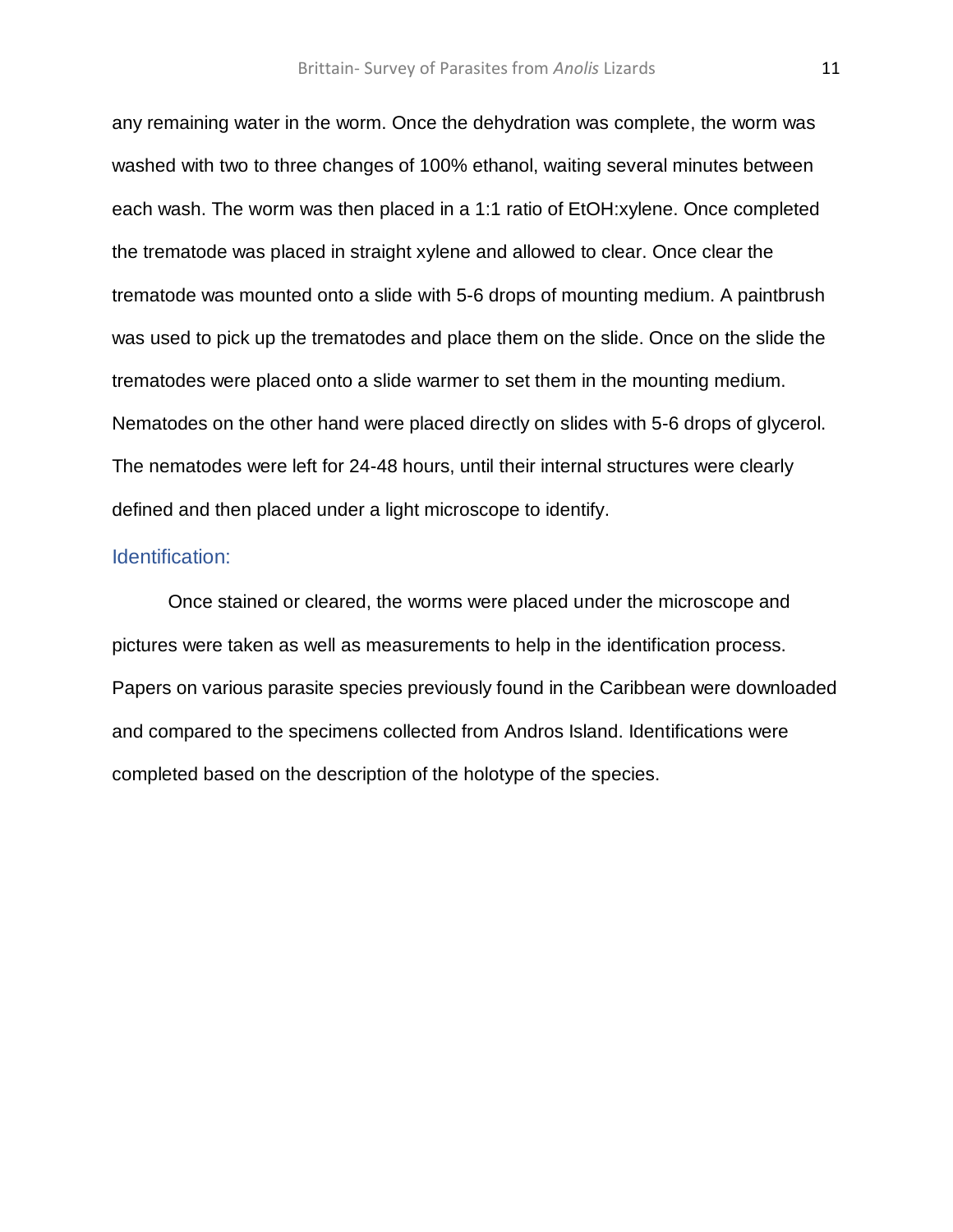# Results:

| <b>Species</b>               | <b>Helminth</b>             | <b>Prevalence</b> | <b>Mean</b><br><b>Intensity</b> | <b>Range</b>   | <b>Site</b>            |
|------------------------------|-----------------------------|-------------------|---------------------------------|----------------|------------------------|
| <b>Anolis</b><br>distichus   | Allopharynx<br>riopredensis | 1/21              | 16                              | 16             | <b>Mouth</b>           |
| <b>Anolis</b><br>sagrei      | Allopharynx n.<br>sp.       | 1/60              |                                 |                |                        |
|                              | Allopharynx<br>riopedrensis | 1/60              | $\overline{7}$                  | $\overline{7}$ | <b>Mouth</b>           |
|                              | Urotrema<br>shirleyae       | 8/60              | 1.75                            | $1 - 3$        | Small<br>Intestine     |
|                              | Cyrtosomum<br>penneri       | 23/60             | 93.1                            | 4-229          | Large<br>Intestine     |
|                              | Physaloptera sp.            |                   |                                 |                |                        |
|                              | Trichospirura<br>teixeirai  | 1/60              | $\overline{1}$                  | $\overline{1}$ | Gall<br><b>Bladder</b> |
|                              | Spauligodon<br>anolis       | 1/60              | 5                               | 5              | Large<br>Intestine     |
|                              | Oswaldocruzi sp.            | 1/60              | $\overline{1}$                  | $\overline{1}$ | Stomach                |
|                              | Sarcocystis                 | 2/60              | .067                            | $1 - 3$        | <b>Muscle</b>          |
|                              | Centrorhynchidae<br>sp.     | 1/60              | $\overline{1}$                  | $\overline{1}$ | Stomach                |
| <b>Anolis</b><br>smaragdinus | Rhabdias sp.                | 1/15              | $\mathbf 1$                     | $\overline{1}$ | Lung                   |
|                              | Allopharynx n.<br>sp.       | 1/15              | $\overline{1}$                  | $\overline{1}$ | Large<br>Intestine     |
| <b>Anolis</b><br>angusticeps | N/A                         | 0/8               |                                 |                |                        |

*Table 2 Prevalence and Mean Intensity of Helminths per Species Examined in this Study*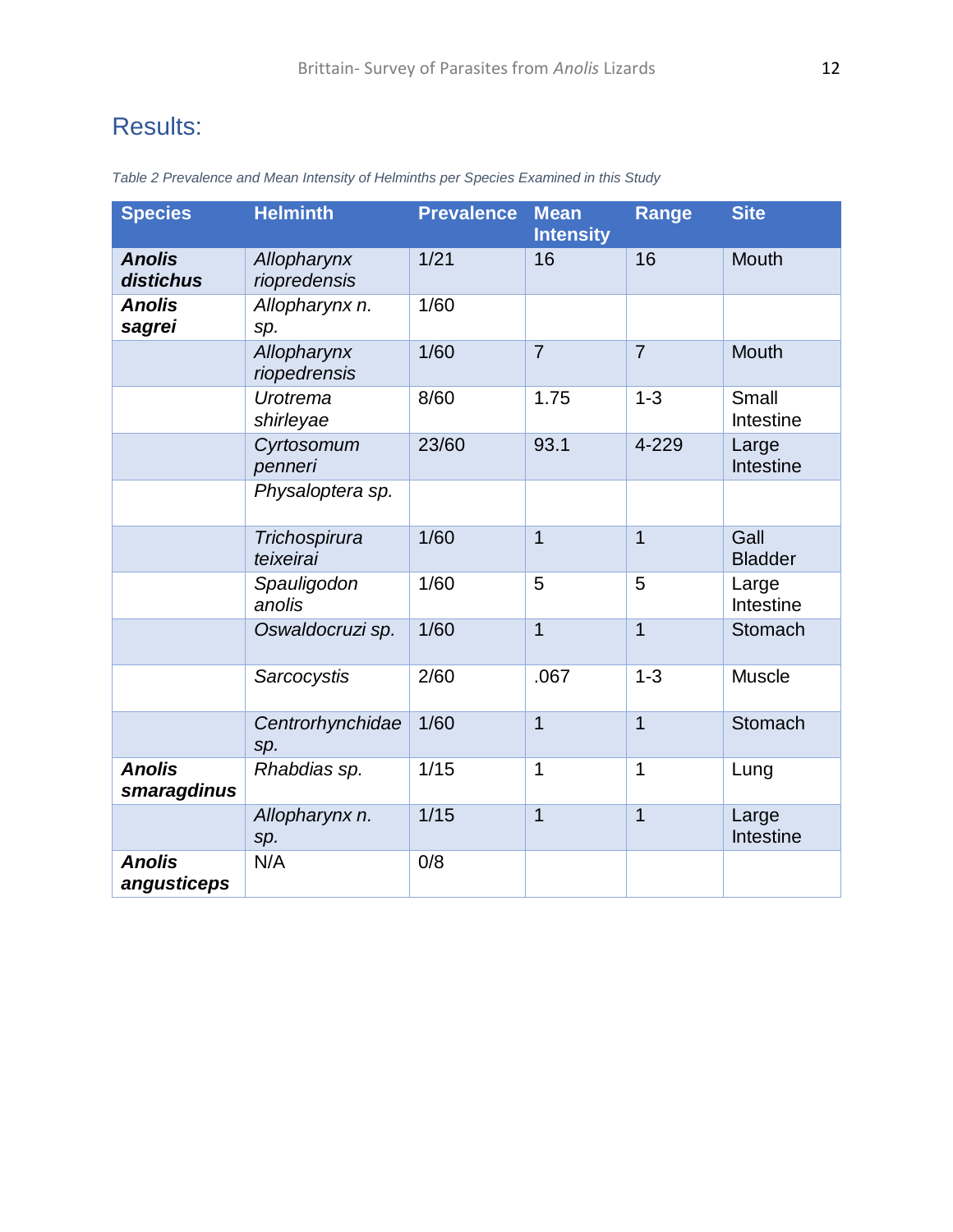*Table 3 Prevalence and Mean Intensity of Helminths per Species Examined in this Study Broken Down to Compare Seasonal Differences*

| <b>Season</b> | <b>Species</b>               | <b>Helminth</b>             | <b>Prevale</b><br>nce | <b>Mean</b><br><b>Intensity</b> | <b>Range</b> | <b>Site</b>               |
|---------------|------------------------------|-----------------------------|-----------------------|---------------------------------|--------------|---------------------------|
| <b>Spring</b> | <b>Anolis</b>                | Allopharynx                 | 1/20                  | 16                              | $0 - 16$     | Mouth                     |
|               | distichus                    | riopredensis                |                       |                                 |              |                           |
| <b>Summer</b> |                              |                             | 0/1                   |                                 |              |                           |
| <b>Spring</b> | Anolis sagrei                | Allopharynx<br>n. sp.       | 0/30                  |                                 |              |                           |
| <b>Summer</b> |                              |                             | 0/30                  |                                 |              |                           |
| <b>Spring</b> |                              | Allopharynx<br>riopedrensis | 0/30                  |                                 |              | Mouth                     |
| <b>Summer</b> |                              |                             | 1/30                  | $\overline{7}$                  | $0 - 7$      |                           |
| <b>Spring</b> |                              | Urotrema<br>shirleyae       | 3/30                  | $\overline{2}$                  | $1 - 3$      | <b>Small</b><br>Intestine |
| <b>Summer</b> |                              |                             | 5/30                  | 1.6                             | $1 - 3$      |                           |
| <b>Spring</b> |                              | Cyrtosomum<br>penneri       | 3/30                  | 15.23                           | 81-229       | Large<br>Intestine        |
| <b>Summer</b> |                              |                             | 19/30                 | 88.74                           | 4-206        |                           |
| <b>Spring</b> |                              | Physaloptera<br>sp.         | /30                   |                                 |              |                           |
| <b>Summer</b> |                              |                             | /30                   |                                 |              |                           |
| <b>Spring</b> |                              | Trichospirura<br>teixeirai  | 1/30                  | $\overline{1}$                  | $0 - 1$      | Gall<br><b>Bladder</b>    |
| <b>Summer</b> |                              |                             | 0/30                  |                                 |              |                           |
| <b>Spring</b> |                              | Spauligodon<br>anolis       | 0/30                  |                                 |              | Large<br>Intestine        |
| <b>Summer</b> |                              |                             | 5/30                  | 5                               | $0 - 5$      |                           |
| <b>Spring</b> |                              | Oswaldocruzi<br>sp.         | 0/30                  |                                 |              | Stomach                   |
| <b>Summer</b> |                              |                             | 1/30                  | 1                               | $0 - 1$      |                           |
| <b>Spring</b> |                              | Sarcocystis                 | 2/30                  | $\overline{2}$                  | $1 - 3$      | <b>Muscle</b>             |
| <b>Summer</b> |                              | Sarcocystis                 | 0/30                  |                                 |              |                           |
| <b>Spring</b> |                              | Centrorhync<br>hidae sp.    | 1/30                  | $\overline{1}$                  | $\mathbf{1}$ | Stomach                   |
| <b>Summer</b> |                              |                             | 0/30                  |                                 |              |                           |
| <b>Spring</b> | <b>Anolis</b><br>smaragdinus | Rhabdias sp.                | 1/13                  | $\mathbf 1$                     | $0 - 1$      | Lung                      |
| <b>Summer</b> |                              |                             | 0/2                   |                                 |              |                           |
| <b>Spring</b> |                              | Allopharynx<br>n. sp.       | 1/13                  | $\mathbf{1}$                    | $0 - 1$      | Large<br>Intestine        |
| <b>Summer</b> |                              |                             | 0/2                   |                                 |              |                           |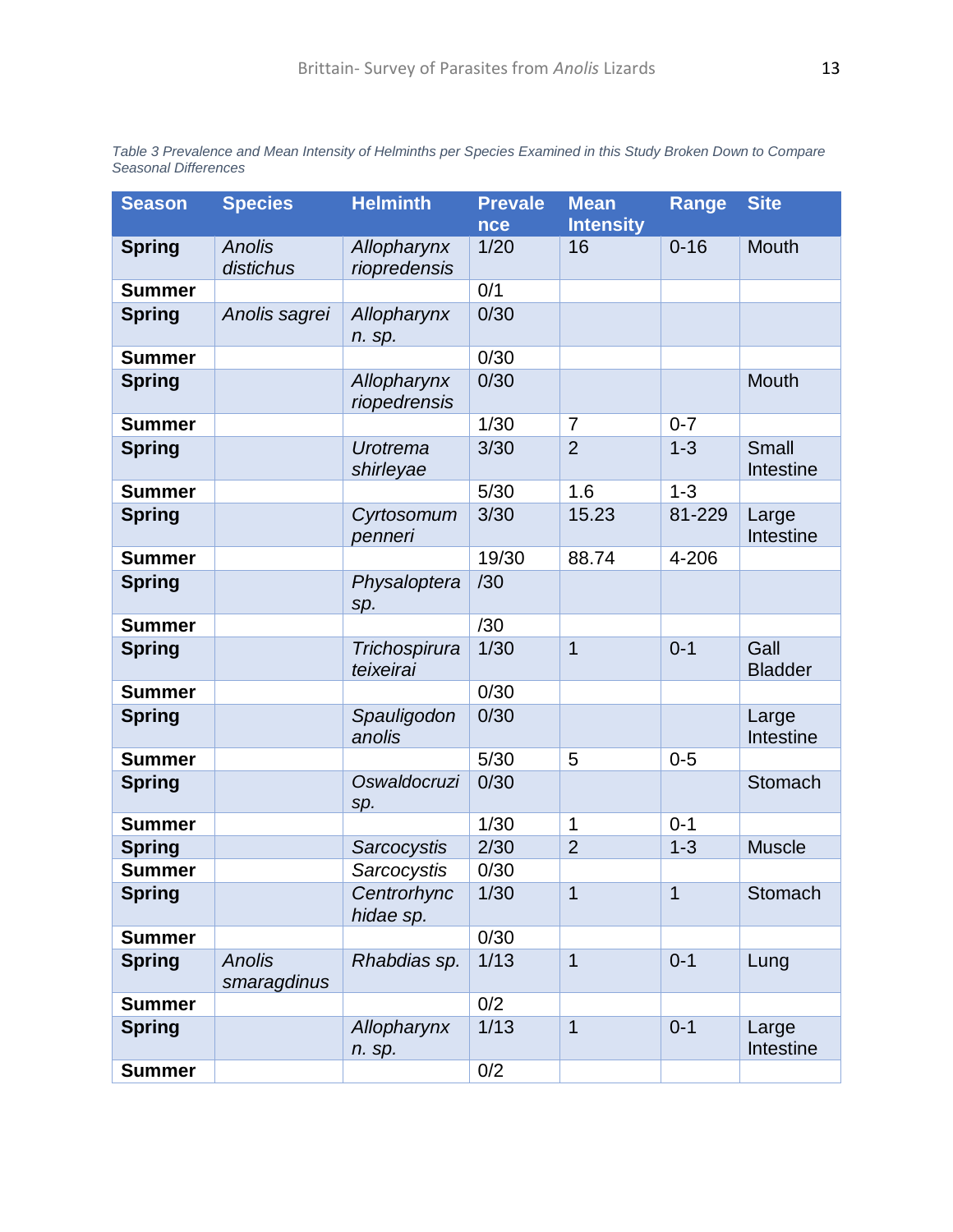| <b>Spring</b> | Anolis<br>angusticeps | N/A | 0/8 |  |  |
|---------------|-----------------------|-----|-----|--|--|
| <b>Summer</b> |                       | N/A | 0/0 |  |  |

*Table 4 Prevalence and Mean Intensity of Helminths Examined in this Study Broken Down by Location Collected From, Acanthocephalan omitted for clarity of data*

| <b>Location</b>        | <b>Helminth</b>   | <b>Prevalence</b> | <b>Mean</b><br><b>Intensity</b> | <b>Range</b>   |
|------------------------|-------------------|-------------------|---------------------------------|----------------|
| Airport                | <b>Mites</b>      | 0/6               |                                 |                |
|                        | <b>Trematodes</b> | 3/6               | 1.7                             |                |
|                        | Nematodes         | 1/6               | 81                              | $0 - 81$       |
|                        | Cysts             | 1/6               | 1                               | $0 - 1$        |
| <b>Airport Coppice</b> | <b>Mites</b>      | 1/2               | $\overline{1}$                  | $0 - 1$        |
|                        | <b>Trematodes</b> | 0/2               |                                 |                |
|                        | Nematodes         | 0/2               |                                 |                |
|                        | Cysts             | 0/2               |                                 |                |
| Androsia               | <b>Mites</b>      | 0/18              |                                 |                |
|                        | <b>Trematodes</b> | 1/18              | 16                              | $0 - 16$       |
|                        | Nematodes         | 4/18              | 384                             | 1-383          |
|                        | Cysts             | 2/18              | $\overline{2}$                  | $0 - 2$        |
| <b>Captain Bill's</b>  | <b>Mites</b>      | 4/19              | 3.8                             | $0 - 9$        |
|                        | <b>Trematodes</b> | 4/19              | 1.5                             | 6              |
|                        | Nematodes         | 6/19              | 37.7                            | 226            |
|                        | Cysts             | 4/19              | 1                               | $\overline{4}$ |
| <b>Conch Sound</b>     | <b>Mites</b>      | 0/4               |                                 |                |
|                        | <b>Trematodes</b> | 0/4               |                                 |                |
|                        | Nematodes         | 1/4               | 157                             | 157            |
|                        | Cysts             | 1/4               | $\mathbf{1}$                    | 1              |
| Forfar                 | <b>Mites</b>      | 2/37              | 2.3                             | $1-6$          |
|                        | Trematodes        | 2/37              | 4.5                             | $\mathsf 9$    |
|                        | Nematodes         | 10/37             | 98.5                            | 1-984          |
|                        | Cysts             | 4/37              | $\overline{7}$                  | $1 - 4$        |
| <b>Jungle Pond</b>     | <b>Mites</b>      | 1/5               | 21                              | 21             |
|                        | <b>Trematodes</b> | 0/5               |                                 |                |
|                        | Nematodes         | 0/5               |                                 |                |
|                        | Cysts             | 0/5               |                                 |                |
| Maiden Hair            | <b>Mites</b>      | 3/8               | 5.7                             | 9              |
|                        | <b>Trematodes</b> | 1/8               | 3                               | 3              |
|                        | Nematodes         | 2/8               | 41.5                            | 83             |
|                        | Cysts             | 1/8               | 1                               | 1              |
| South Airport          | <b>Mites</b>      | 0/4               |                                 |                |
|                        | Trematodes        | 1/4               | 1                               | 1              |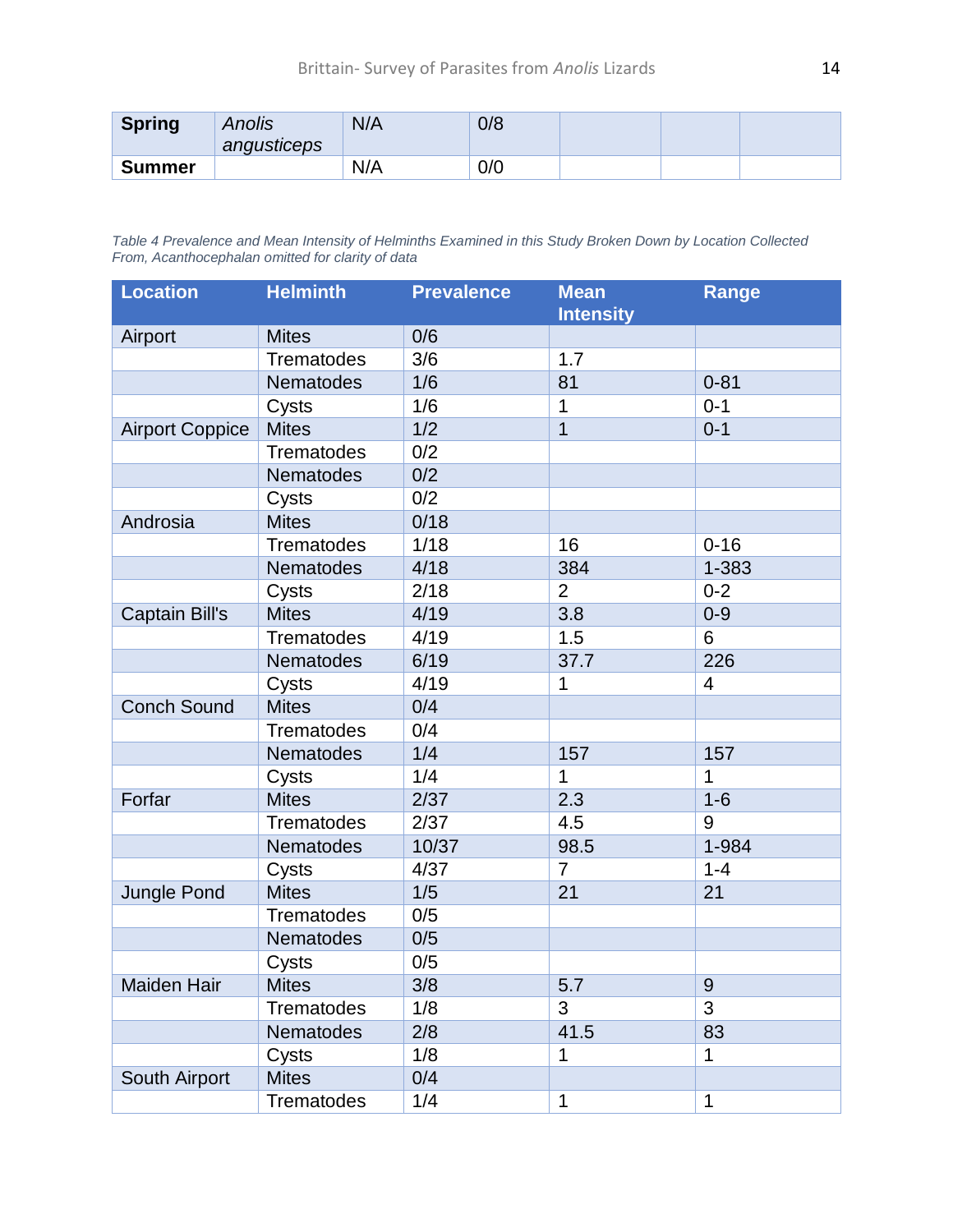|                 | Nematodes         | 1/4 | 5   | О         |
|-----------------|-------------------|-----|-----|-----------|
|                 | Cysts             | 1/4 |     |           |
| Uncle Charlie's | <b>Mites</b>      | 1/6 |     |           |
|                 | <b>Trematodes</b> | 0/6 |     |           |
|                 | <b>Nematodes</b>  | 4/6 | 260 | $2 - 258$ |
|                 | Cysts             | 0/6 |     |           |

*Table 5 Prevalence and Mean Intensity of Helminths Examined in this Study Broken Down by Location Collected from and Season Obtained in, Acanthocephalan omitted for clarity of data*

| <b>Location</b>        | <b>Helminth</b>   | <b>Prevalence</b> | <b>Mean</b><br><b>Intensity</b> | <b>Range</b>   |
|------------------------|-------------------|-------------------|---------------------------------|----------------|
| <b>Airport</b>         |                   |                   |                                 |                |
| Spring                 | <b>Mites</b>      | 0/6               |                                 |                |
| Summer                 |                   |                   |                                 |                |
| Spring                 | <b>Trematodes</b> | 3/6               | 1.7                             | $1 - 3$        |
| Summer                 |                   |                   |                                 |                |
| Spring                 | <b>Nematodes</b>  | 1/6               | 81                              | 81             |
| Summer                 |                   |                   |                                 |                |
| Spring                 | Cysts             | 1/6               | $\mathbf{1}$                    | $\mathbf 1$    |
| Summer                 |                   |                   |                                 |                |
| <b>Airport Coppice</b> |                   |                   |                                 |                |
| Spring                 | <b>Mites</b>      | 1/2               | $\overline{1}$                  | $\overline{1}$ |
| Summer                 |                   |                   |                                 |                |
| Spring                 | <b>Trematodes</b> | 0/2               |                                 |                |
| Summer                 |                   |                   |                                 |                |
| Spring                 | <b>Nematodes</b>  | 0/2               |                                 |                |
| Summer                 |                   |                   |                                 |                |
| Spring                 | Cysts             | 0/2               |                                 |                |
| Summer                 |                   |                   |                                 |                |
| <b>Androsia</b>        |                   |                   |                                 |                |
| Spring                 | <b>Mites</b>      | 0/18              |                                 |                |
| Summer                 |                   |                   |                                 |                |
| Spring                 | <b>Trematodes</b> | 1/13              | 16                              | 16             |
| Summer                 |                   | 0/5               |                                 |                |
| Spring                 | Nematodes         | 2/13              | 115                             | 1-383          |
| Summer                 |                   | 2/5               | 77                              | 30-124         |
| Spring                 | Cysts             | 2/13              | $\overline{2}$                  | $0 - 2$        |
| Summer                 |                   | 0/5               |                                 |                |
| <b>Captain Bill's</b>  |                   |                   |                                 |                |
| Spring                 | <b>Mites</b>      | 4/13              | 3.8                             | $0 - 9$        |
| Summer                 |                   |                   |                                 |                |
| Spring                 | <b>Trematodes</b> | 1/13              | $\mathbf 1$                     | $6\phantom{1}$ |
| Summer                 |                   | 3/6               | 1.7                             |                |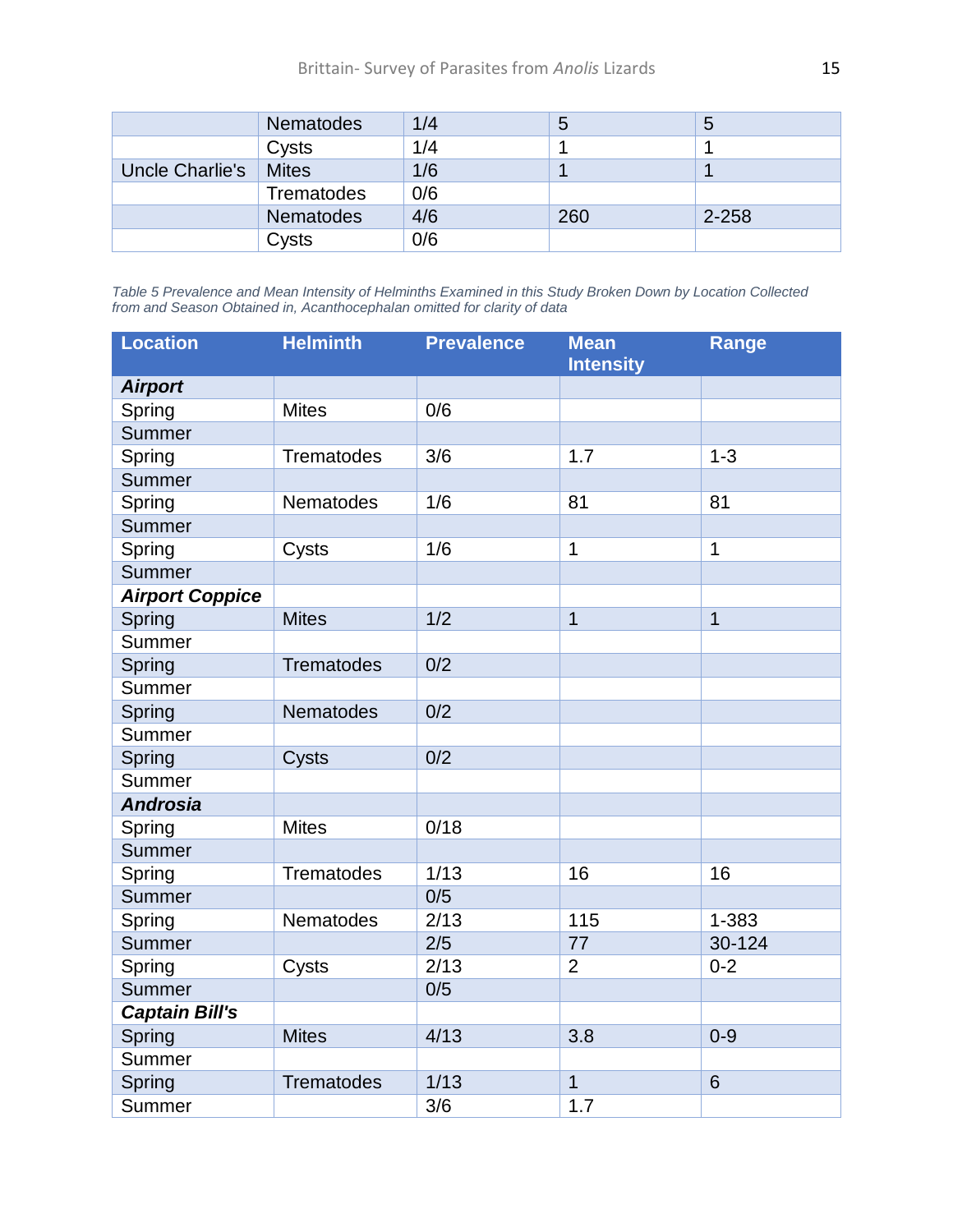| Spring               | Nematodes         | 0/13 |                |                |
|----------------------|-------------------|------|----------------|----------------|
| Summer               |                   | 6/6  | 37.7           | $2 - 98$       |
| Spring               | Cysts             | 1/13 | 1              | 1              |
| Summer               |                   | 3/6  | 1              | 1              |
| <b>Conch Sound</b>   |                   |      |                |                |
| Spring               | <b>Mites</b>      | 0/4  |                |                |
| <b>Summer</b>        |                   |      |                |                |
| Spring               | Trematodes        | 0/4  |                |                |
| Summer               |                   |      |                |                |
| Spring               | Nematodes         | 1/4  | 157            | 157            |
| <b>Summer</b>        |                   |      |                |                |
| Spring               | Cysts             | 1/4  | 1              | $\mathbf{1}$   |
| Summer               |                   |      |                |                |
| <b>Forfar</b>        |                   |      |                |                |
| Spring               | <b>Mites</b>      | 2/24 | 2.3            | $1-6$          |
| Summer               |                   |      |                |                |
| Spring               | <b>Trematodes</b> | 0/24 |                |                |
| Summer               |                   | 2/13 | 4.5            |                |
| Spring               | Nematodes         | 1/24 | $\overline{1}$ |                |
| Summer               |                   | 9/13 | 109.3          | 73-206         |
| Spring               | Cysts             | 4/24 | 1.5            | $1 - 2$        |
| Summer               |                   | 2/13 | $\overline{2}$ | $\overline{2}$ |
| <b>Jungle Pond</b>   |                   |      |                |                |
| Spring               | <b>Mites</b>      | 1/5  | 21             | 21             |
| <b>Summer</b>        |                   |      |                |                |
| Spring               | <b>Trematodes</b> | 0/5  |                |                |
| Summer               |                   |      |                |                |
| Spring               | Nematodes         | 0/5  |                |                |
| Summer               |                   |      |                |                |
| Spring               | Cysts             | 0/5  |                |                |
| Summer               |                   |      |                |                |
| <b>Maiden Hair</b>   |                   |      |                |                |
| Spring               | <b>Mites</b>      | 3/6  | 2.8            | 9              |
| Summer               |                   |      |                |                |
| Spring               | <b>Trematodes</b> | 1/6  | 3              | 3              |
| Summer               |                   | 0/2  |                |                |
| Spring               | <b>Nematodes</b>  | 1/6  | 10             | 10             |
| Summer               |                   | 1/2  | 73             | 73             |
| Spring               | Cysts             | 1/6  | $\mathbf{1}$   | $\mathbf{1}$   |
| Summer               |                   | 0/2  |                |                |
| <b>South Airport</b> |                   |      |                |                |
| Spring               | <b>Mites</b>      |      |                |                |
| Summer               |                   | 0/4  |                |                |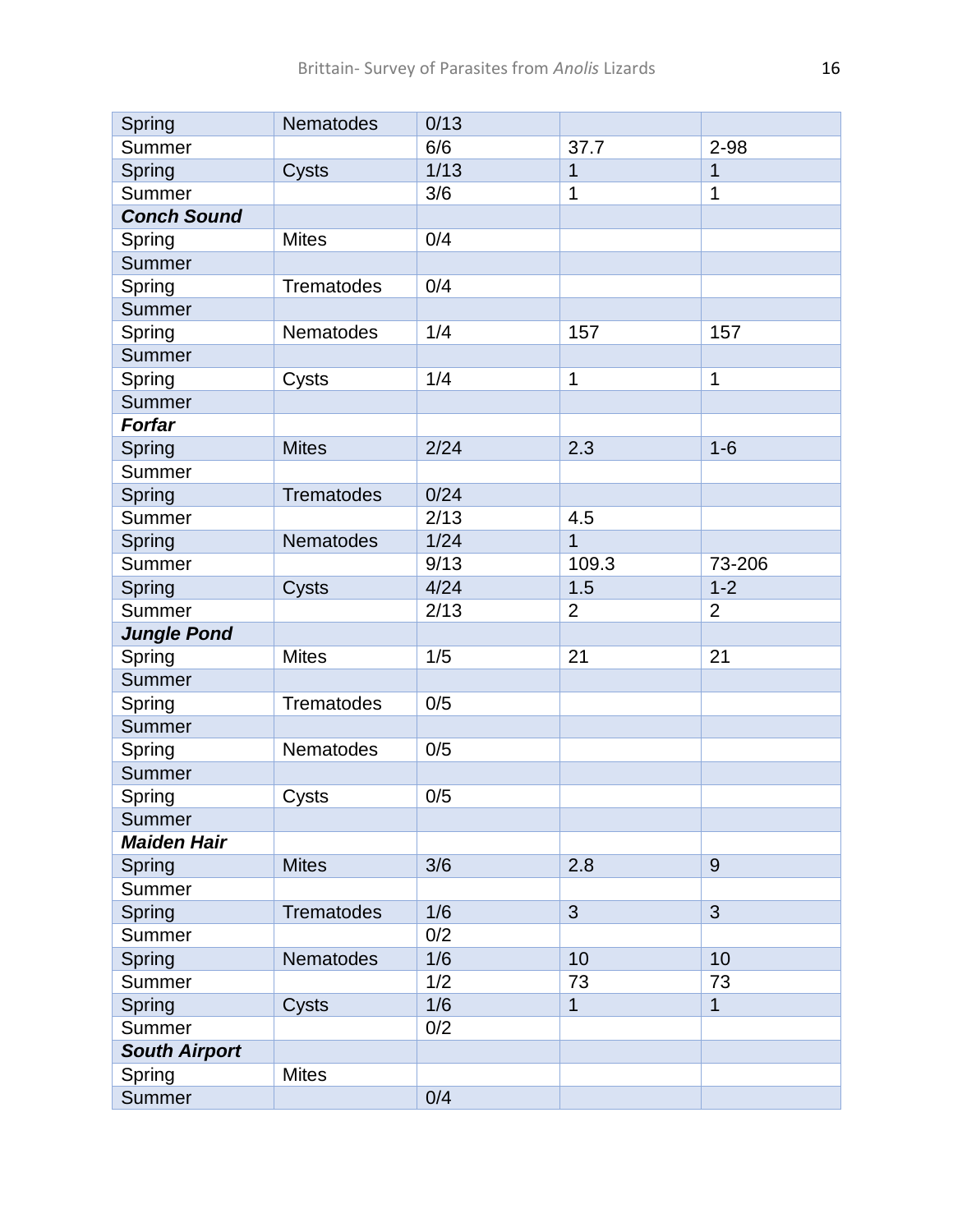| Spring                 | <b>Trematodes</b> |     |                |                |
|------------------------|-------------------|-----|----------------|----------------|
| Summer                 |                   | 1/4 | 1              | $\mathbf 1$    |
| Spring                 | <b>Nematodes</b>  |     |                |                |
| <b>Summer</b>          |                   | 1/4 | 5              | 5              |
| Spring                 | Cysts             |     |                |                |
| Summer                 |                   | 1/4 | 1              | 1              |
| <b>Uncle Charlie's</b> |                   |     |                |                |
| Spring                 | <b>Mites</b>      | 1/3 | 1              | 1              |
| Summer                 |                   |     |                |                |
| Spring                 | <b>Trematodes</b> | 0/3 |                |                |
| Summer                 |                   | 0/3 |                |                |
| Spring                 | <b>Nematodes</b>  | 1/3 | $\overline{2}$ | $\overline{2}$ |
| Summer                 |                   | 3/3 | 86             | 39-126         |
| Spring                 | Cysts             | 0/3 |                |                |
| Summer                 |                   | 0/3 |                |                |

*Table 6 Prevalence and mean intensity of blood helminths examined in this study*

| <b>Species</b>               | <b>Helminth</b> | # Infected     | <b>Prevalence</b> |
|------------------------------|-----------------|----------------|-------------------|
| <b>Anolis distichus</b>      | Plasmodium      | 3              | 3/21              |
|                              | Hemogregarine   | 0              | 0/21              |
| Anolis sagrei                | Plasmodium      | 19             | 19/60             |
|                              | Hemogregarine   | 12             | 12/60             |
| <b>Anolis</b><br>smaragdinus | Plasmodium      |                | 7/15              |
|                              | Hemogregarine   | 1              | 1/15              |
| <b>Anolis</b><br>angusticeps | Plasmodium      | $\overline{2}$ | 2/8               |
|                              | Hemogregarine   | 4              | 1/8               |

*Table 7 Prevalence and mean intensity of blood helminths examined in this study differentiated by season*

| <b>Species</b>          | <b>Helminth</b> | # Infected     | <b>Prevalence</b> |
|-------------------------|-----------------|----------------|-------------------|
| <b>Anolis distichus</b> |                 |                |                   |
| Spring                  | Plasmodium      | 3              | 3/20              |
| Summer                  |                 | $\overline{0}$ | 0/1               |
| Spring                  | Hemogregarine   | $\mathbf 0$    | 0/20              |
| Summer                  |                 | $\overline{0}$ | 0/1               |
| Anolis sagrei           |                 |                |                   |
| Spring                  | Plasmodium      | 14             | 14/30             |
| Summer                  |                 | 5              | 5/30              |
| Spring                  | Hemogregarine   | 7              | 7/30              |
| Summer                  |                 | 5              | 5/30              |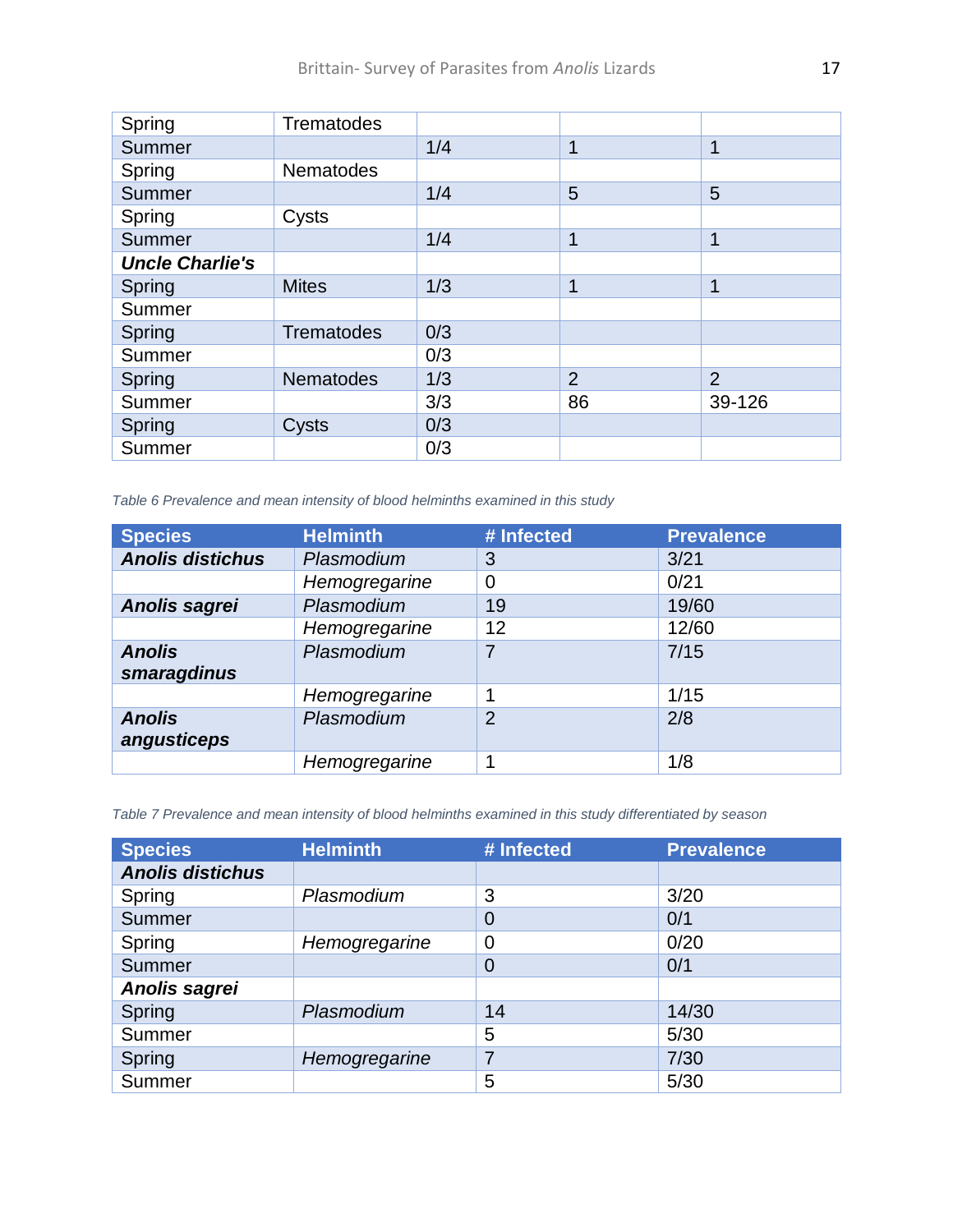| <b>Anolis</b><br>smaragdinus |               |                |      |
|------------------------------|---------------|----------------|------|
| Spring                       | Plasmodium    | 7              | 7/13 |
| Summer                       |               | $\overline{0}$ | 0/2  |
| Spring                       | Hemogregarine |                | 1/13 |
| <b>Anolis</b><br>angusticeps |               |                |      |
| Spring                       | Plasmodium    | $\overline{2}$ | 2/8  |
| Summer                       |               |                |      |
| Spring                       | Hemogregarine | ٩              | 1/8  |
| <b>Summer</b>                |               |                |      |



*Figure 1: Pictures of Trematodes and Nematodes Identified. (A) Allopharynx riopedrensis. (B) Urotrema shirleyae. (C) Oswaldocruzi sp. (D) Cyrtosomum penneri. (E) Centrorhynchidae sp. (F) Posterior view of Spauligodon anolis. (G) Anterior view of Spauligodon anolis.*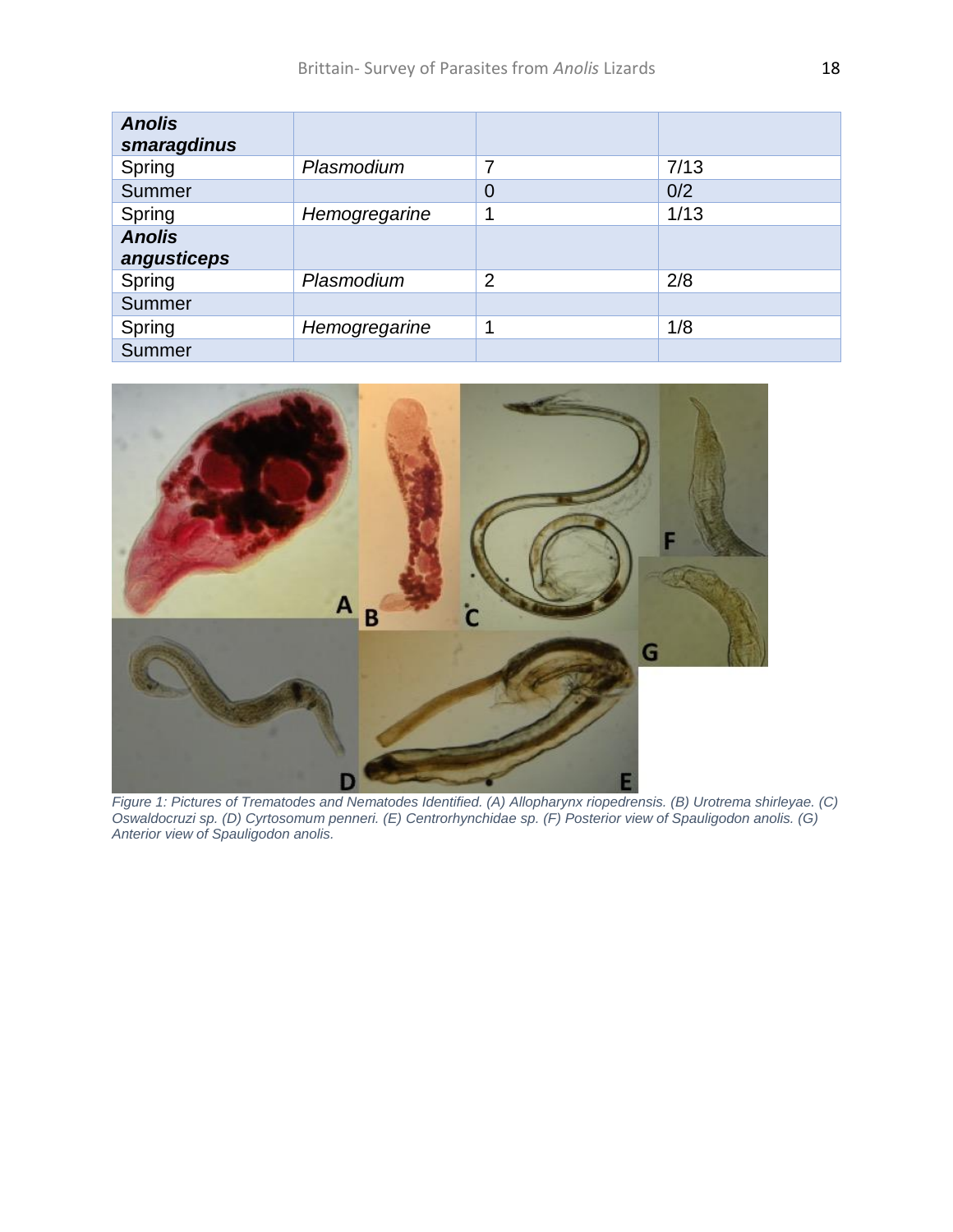

*Figure 2: (A) Anolis host infected with hemogregarines. (1a) Infection of a red blood cell with two hemogregarine*  parasites. (1b) Infection of a red blood cell with one hemogregarine parasite. (B) Anolis host infected with *Plasmodium. (1b) Plasmodium gametocyte present in the red blood cell. (C) Anolis host infected with Plasmodium. (1c) Plasmodium schizont present in the red blood cell.*

## Discussion:

In the anoles dissected and reported in table 2 it was discovered that there were 2 species of known trematodes, *Allopharynx riopredensis* (Fig. 1, A) and *Urotrema shirleyae* (Fig. 1 B); 1 species of unknown trematode, *Allopharynx n. sp.*; 5 species of nematodes, *Cyrtosomum penneri* (Fig 1, D), *Physaloptera sp.*, *Trichospirura teixeirai*, *Spauligodon anolis* (Fig. 1, F and G), *Oswaldocruzi sp* (Fig. 1, C), *Rhabdias sp.*; 1 protozoan, *Sarcocystis* ; and 1 acanthocephalan, *Centrorhynchidae sp.* (Fig. 1, E)*;* in table 6 it is reported that *Plasmodium* (Fig. 2, B and C) and hemogregarines (Fig. 2, A).were also discovered. Based on previous research done by Stephen Goldberg et al. (1997) these parasites have been reported in other reptilian and amphibian species, meaning that the parasites are not hosting in the lizards by accident.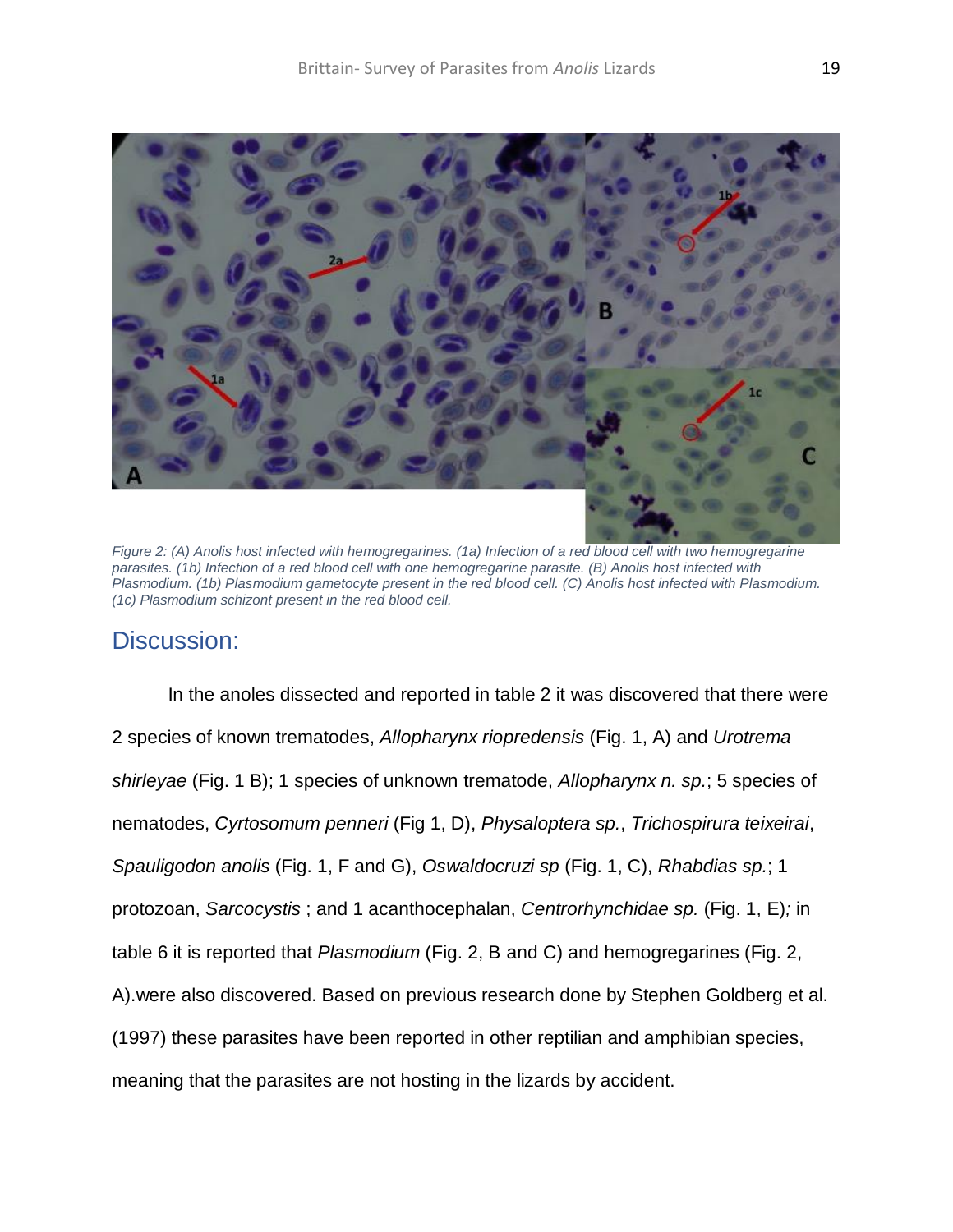Trematodes typically have a complex life cycles where they require more than one host. There is currently not much work done on the life cycle of *Allopharynx riopredensis*. *Urotrema shirleyae* on the other hand has also been observed to infect insectivore bats, which is strange that it infects both reptiles and mammals. Both of the observed trematodes come from the order Plagiorchiida. The Plagiorchids have a complex life cycle and typically infect insectivore hosts, with aquatic insects being their most common intermediate host. It is possible that the infected lizards consumed an aquatic insect, as two of the sites sampled contained small pools of standing water. Another possibility is that the parasite found its way into a terrestrial mollusk, however this is the less likely of the two possibilities. The typical life cycle of a Plagiorchid contains some kind of aquatic mollusk, then the parasite moves into an aquatic insect or crustacean and finally ends up in a vertebrate insectivore (Roberts et al., 1996).

Nematodes can be separated into two categories based on whether or not they are heteroxenous or monoxenous. Heteroxenous nematodes have more complex life cycles that require the use of an intermediate host, while monoxenous nematodes only require a single host and typically penetrate hosts through the skin or through autoinfective routes. The heteroxenous nematodes will most likely move on to parasitize additional vertebrae such as birds (Goldberg et al., 1997). The nematodes listed, such as *Physaloptera sp.*, typically utilize insects and lower vertebrates as intermediate hosts; which would explain the encysted larvae in the anoles, however it has yet to be determined whether or not the anoles are paratenic or accidental hosts (Goldberg et al., 1997). The monoxenous nematodes, according to Goldberg et al.(1997), have been reported to have a wide distribution and contain nematodes such as *Oswaldo cruzi sp*.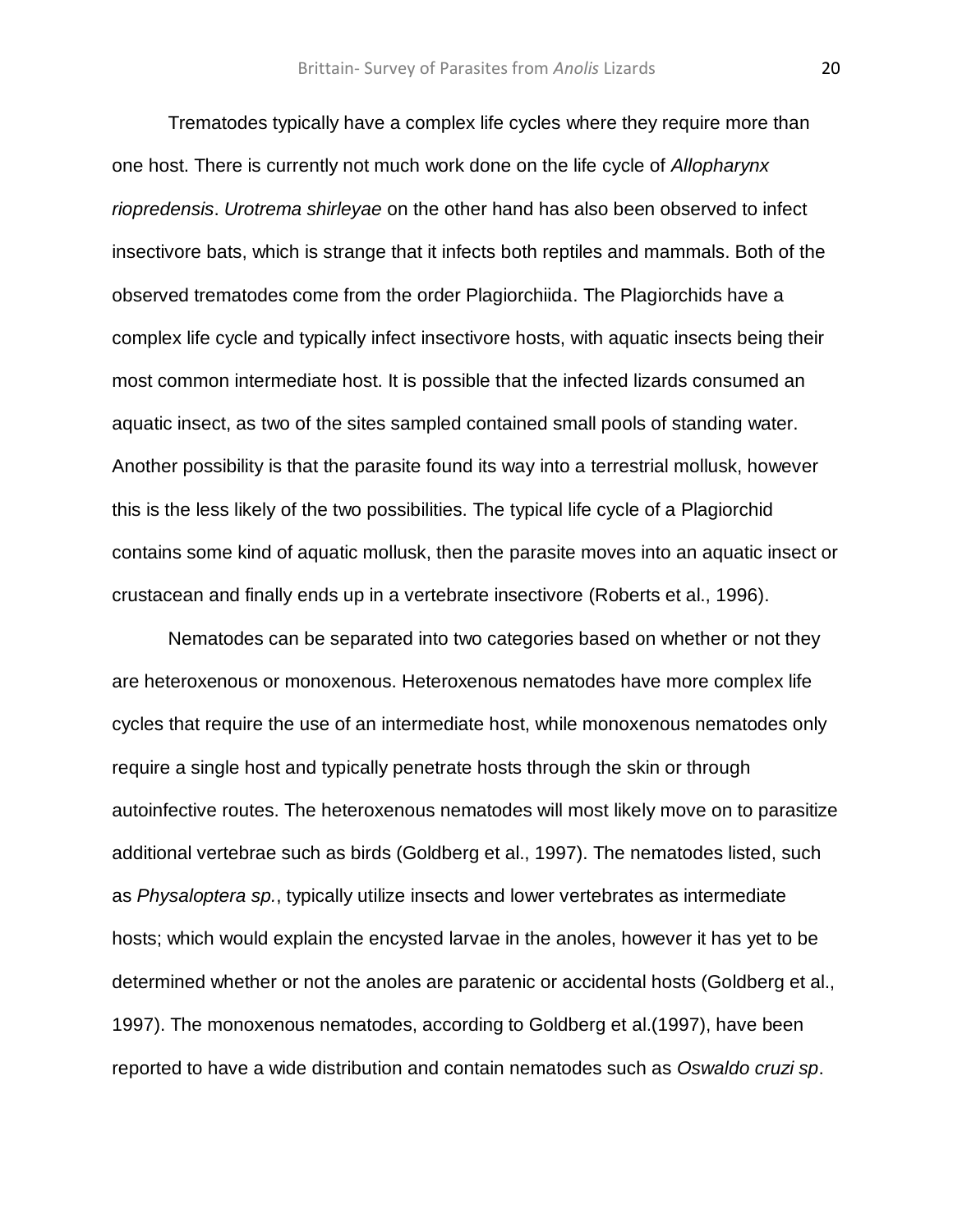The acanthocephalan, *Centrorhynchidae sp.*, is thought to be a bird parasite and occurs sporadically throughout the Caribbean (Goldberg et al. 1997).

*Plasmodium* are malarial parasites that infect the blood of their hosts. In the anoles of the Caribbean the parasite is transferred from host to host through its vector, the sand fly (Schall, 1996). While we have not yet identified the *Plasmodium* species in our sample there is the possibility that more than one species of *Plasmodium* exists within the lizard hosts. Literature states that this is the case in some infections of *Plasmodium* however the exact interaction between the multiple species is unknown (Schall, 1996). The parasite typically infects the blood with a pre-eythrocytic stage, which then leads into the eruption of the parasite into the peripheral blood which causes an exponential increase in parasitemia (Schall, 1996). The exponential increase of parasites can cause either the death of the host or the crash of the parasite population, which can either be eliminated or remain in the blood in very low densities (Schall, 1996). Malaria levels have been shown in studies to vary with the seasons, typically increasing in exponential levels around late spring and early summer while maintaining relatively low levels in early spring (Schall, 1996). While our data (Table 7) does not appear to support this trend outright, that could be due to our low number of confirmed infected specimens. In order to make a more accurate assumption to the malarial levels of anoles on Andros Island more data would need to be collected in order for analysis. Another point of data that should be collected for continuation of this study is the temperature of the area. *Plasmodium* can fluctuate depending on temperature as lower temperatures don't allow for it to come to maturation in its sand fly host.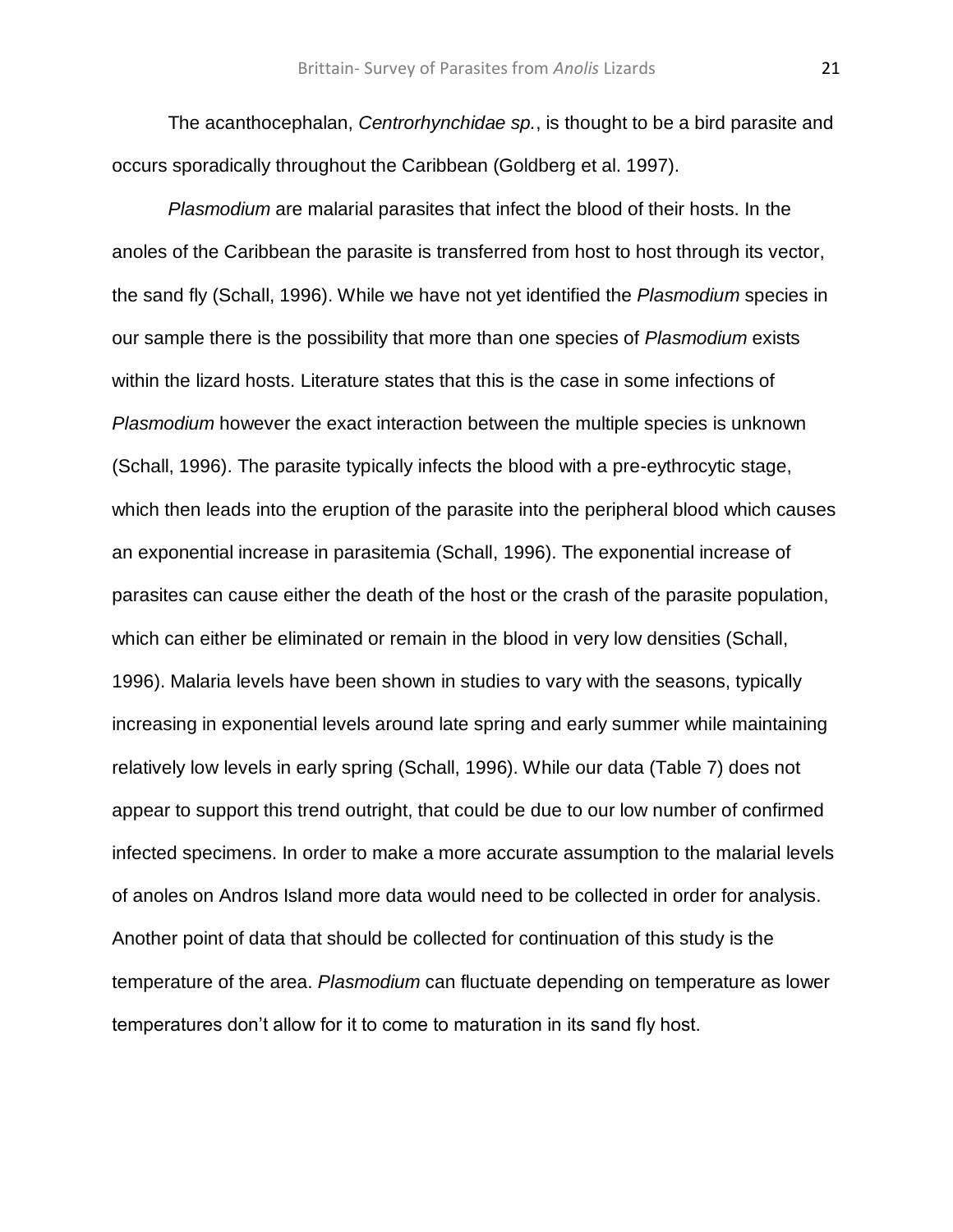Hemoogregarines, like malaria, are reported to undergo sporogonic cycles (Telford, 2016). The parasites can utilize several vectors, of which contain the mosquito as well as some species of ticks and mites (Telford, 2016). Several species of these parasites, with some exceptions, are transferred from host to host through predation, for example the mite would have to be eaten by the lizard. The life cycles of this parasite are relatively unknown beyond these basic interactions as they have not been studied extensively. It has been suggested however that the sporozoites, once in their vertebrate host, penetrate through the intestinal wall and enter the circulatory system (Telford, 2016).

While the main purpose of this study was to complete a biodiversity survey on the parasites of Andros Island, Bahamas, the secondary goal of this study was to determine whether or not the parasites infecting the lizards on the island were specialists or generalists. In previous studies, susceptibility to parasitic infection was found to be lessened the more specialized the hosts were (Price, 1980). The findings of these previous studies so far seem to be supported by our results. In *Anolis sagrei* (Brown Anole) we have found the most species of parasites, while in *Anolis angusticeps* (Twig Anole) we have found no species of parasites and in *Anolis distichus* (Bark Anole) and *Anolis smaragdinus* (Green Anole) we have found a small number of species (see Table 2). The brown anoles are the most generalized of the four species present on Andros with the twig anole being the most extreme in its habitat niche. We believe that the brown anole may come into contact with more parasites through its diet and therefore host most than the other species of *Anolis* listed. As we are trying to determine if parasites are coevolving with their hosts it may be beneficial in future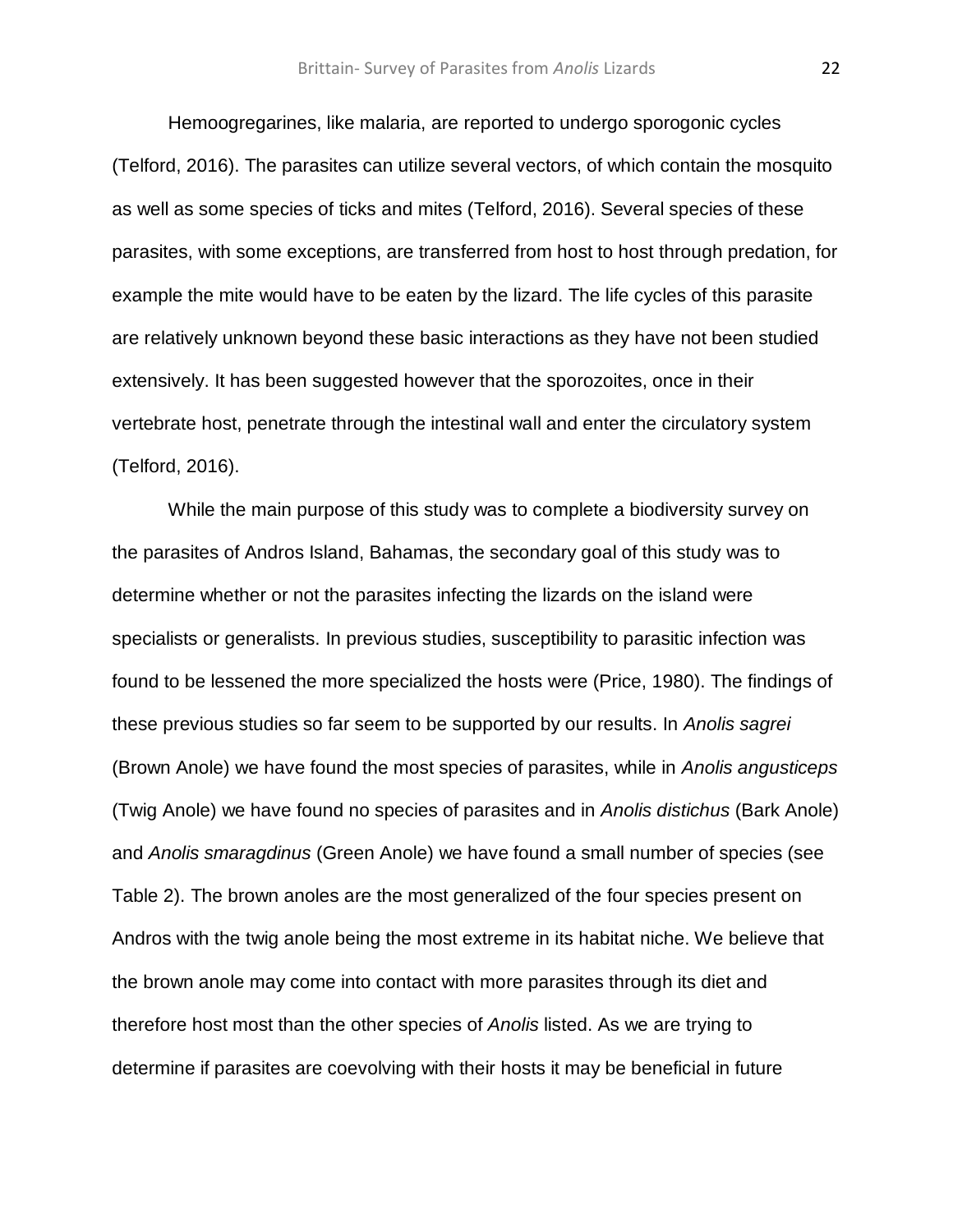studies to observe the diets of these lizards and see if they are contracting the parasite through what they eat. Due to the fact that ecomorphs occupy various habitat niches it may be important to determine what kind of food they come into contact with on various parts of the tree that they live. A twig anole, for instance, may never come into contact with the same insects that a brown anole might, thereby excluding the twig anole from the chance to contract those insects parasites. Another key point that could be playing a factor however is our sample sizes. It can be seen in the tables 2 and 3 that brown anoles outnumber all the other species we were able to capture. This could suggest that we have just not collected a large enough sample size of the other lizards to detect the presence of parasites. Not only may diets be important but it is also worth identifying the trophic interactions between the lizards and their environment. The parasites in the lizards may be hitching rides on specific species of lizards in order to end up in their preferred predator host.

#### Future work:

The new species of trematode still remains to be identified. The lab is hoping to accomplish this by sending a sample of the parasite out to be genetically sequenced to determine whether or not the species is unique or part of an existing group.

There also remains several worms and cysts that were obtained from the lizards that need to be identified as well and hopefully added to the list of parasites discovered in *Anolis*.

This study is currently ongoing as biodiversity surveys are meant to collect a large amount of data in order to determine the information needed about the populations. As more data is collected, hopefully there will be better chance to analyze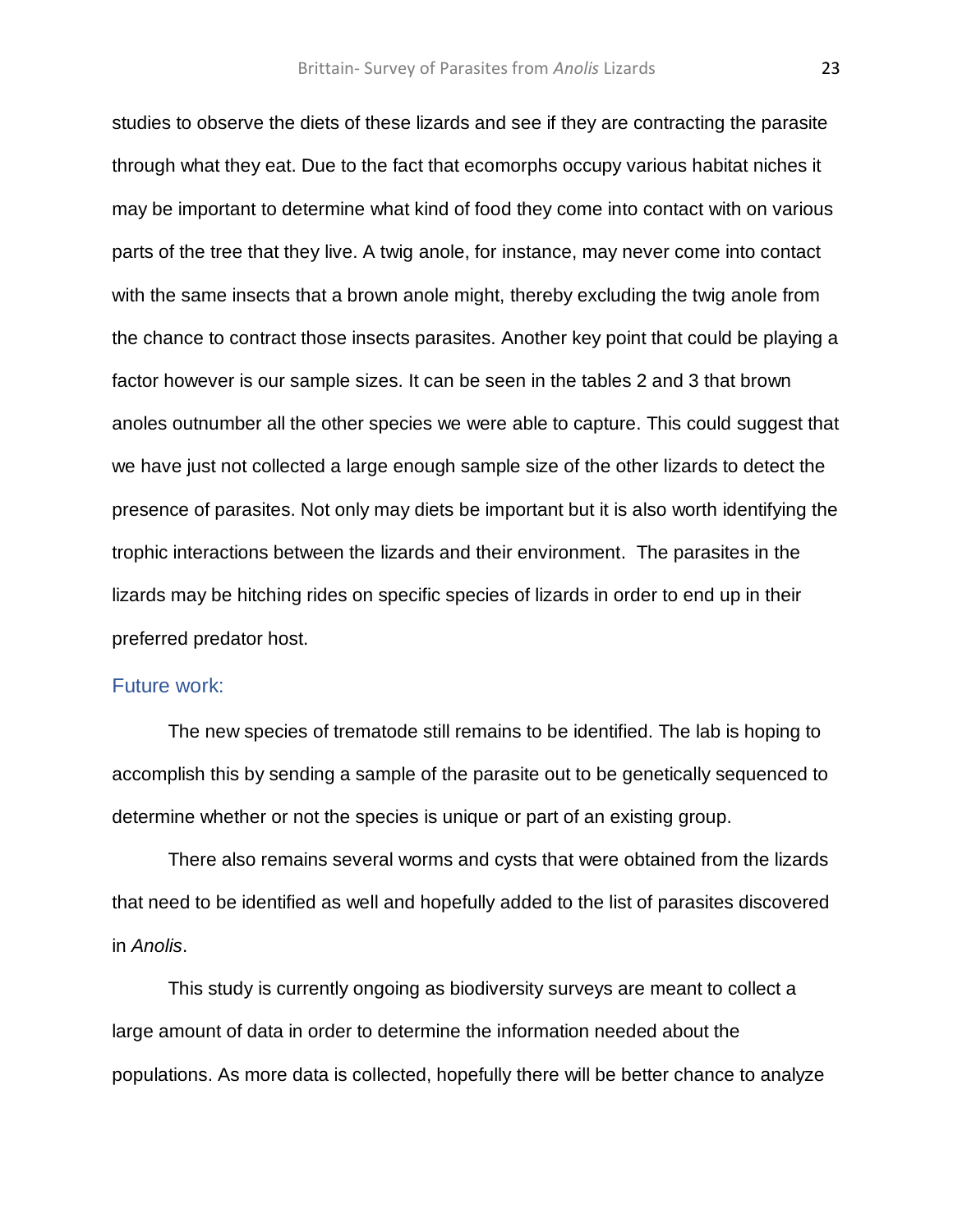the trends in the data. Another point that can be added in the future is a seasonality component. It is stated in literature that parasite infections fluctuate with the seasons and it would be interesting to determine if the populations on Andros Island follow this trend (Schall, 1996).

## Acknowledgments:

I would like to thank Dr. Gabriel Langford for the incredible opportunity to conduct this research as well as for his incredible patience and guidance as I learned throughout this process. I also could not have done this research without the support of the Bahamas National Trust and Forfar Field Station on Andros Island. I want to thank my parents for their incredible support throughout this process. Additionally, I would like to recognize all the students that went on the tropical ecology trip with me on my first trip to Andros, without them this data set would not have been possible. I would also like to thank my brother for going to the field station with me over the summer and aiding in the capture and identification of the lizards we caught as well as Spencer Asperilla for his assistance in several of the lizard dissections from our first tropical ecology trip in the spring.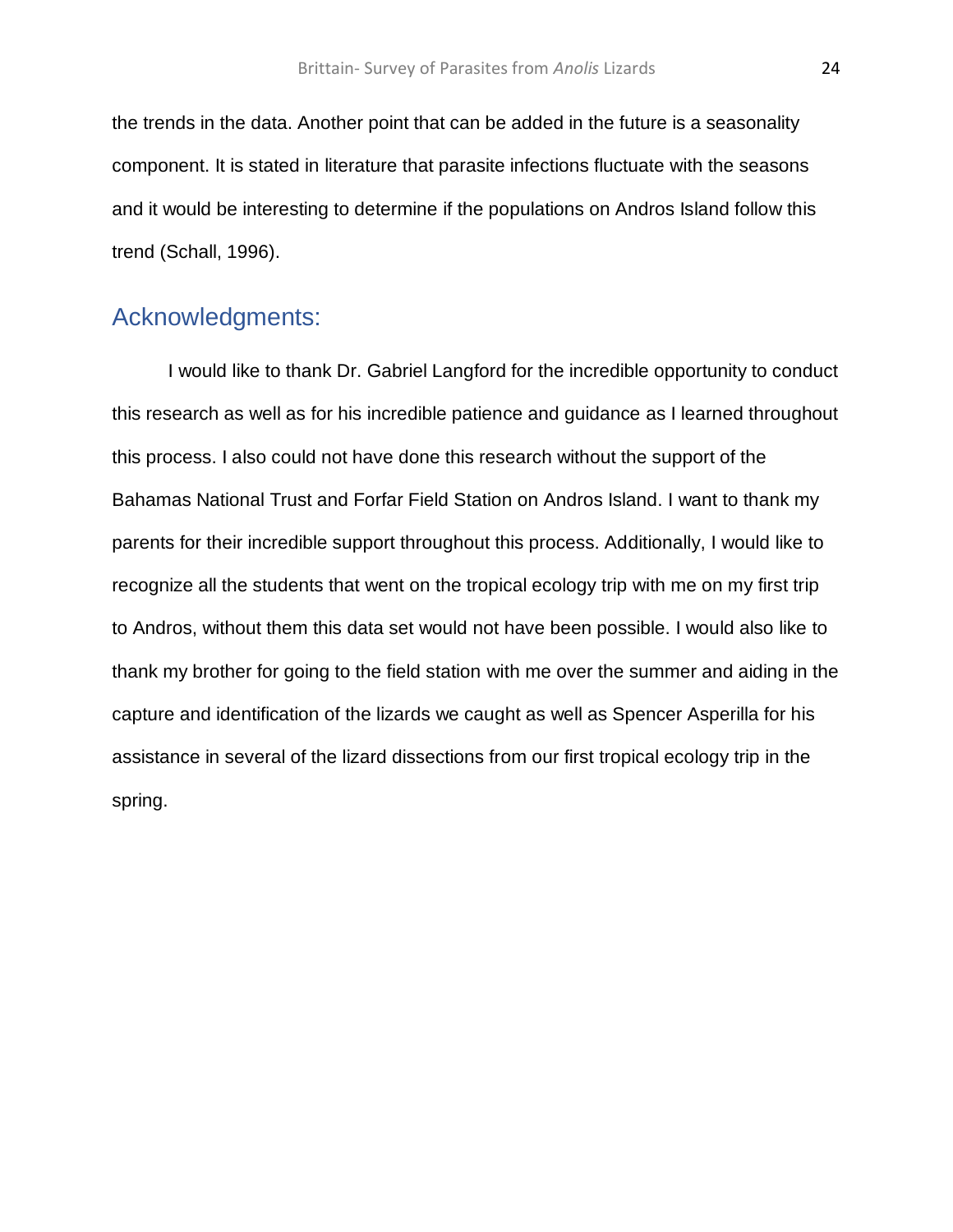## References:

Anderson, R. C. (2000). *Nematode parasites of vertebrates: their development and transmission*. Cabi.

Ben Slimane, B., & Durette-Desset, M. C. (1996). Four new species of Oswaldocruzia (Nematoda: Trichostrongylina, Molineoidea) parasitizing amphibians and lizards from Ecuador. *Memórias do Instituto Oswaldo Cruz*, *91*(3), 317-328.

Choisy, M., Brown, S. P., Lafferty, K. D., & Thomas, F. (2003). Evolution of trophic transmission in parasites: why add intermediate hosts?. *The American Naturalist*, *162*(2), 172-181.

Dimitrova, Z. M., & Gibson, D. I. (2005). Some species of Centrorhynchus Lühe, 1911 (Acanthocephala: Centrorhynchidae) from the collection of the Natural History Museum, London. *Systematic Parasitology*, *62*(2), 117-134.

Dobson, A. P., & Pacala, S. W. (1992). The parasites of Anolis lizards the northern Lesser Antilles. II. The structure of the parasite community. *Oecologia*, 118-125.

Dobson, A. P., Pacala, S. V., Roughgarden, J. D., Carper, E. R., & Harris, E. A. (1992). The parasites of Anolis lizards in the northern Lesser Antilles. *Oecologia*, *91*(1), 110-117.

Ehrlich, P. R. (1991). Biodiversity studies: science and policy. *Science*, *253*(5021), 758-762. Gambino, J. J. (1957). Cyrtosomum penneri n. sp.(Oxyuroidea; Atractidae). *The Journal of parasitology*, *43*(1), 76-80.

García-Díaz, J. (1966). A new trematode Allopharynx riopedrensis n. sp.(Trematoda: Plagiorchiidae) from the lizard Anolis cristatellus Duméril and Bribon. *A new trematode Allopharynx riopedrensis n. sp.(Trematoda: Plagiorchiidae) from the lizard Anolis cristatellus Duméril and Bribon.*, (6).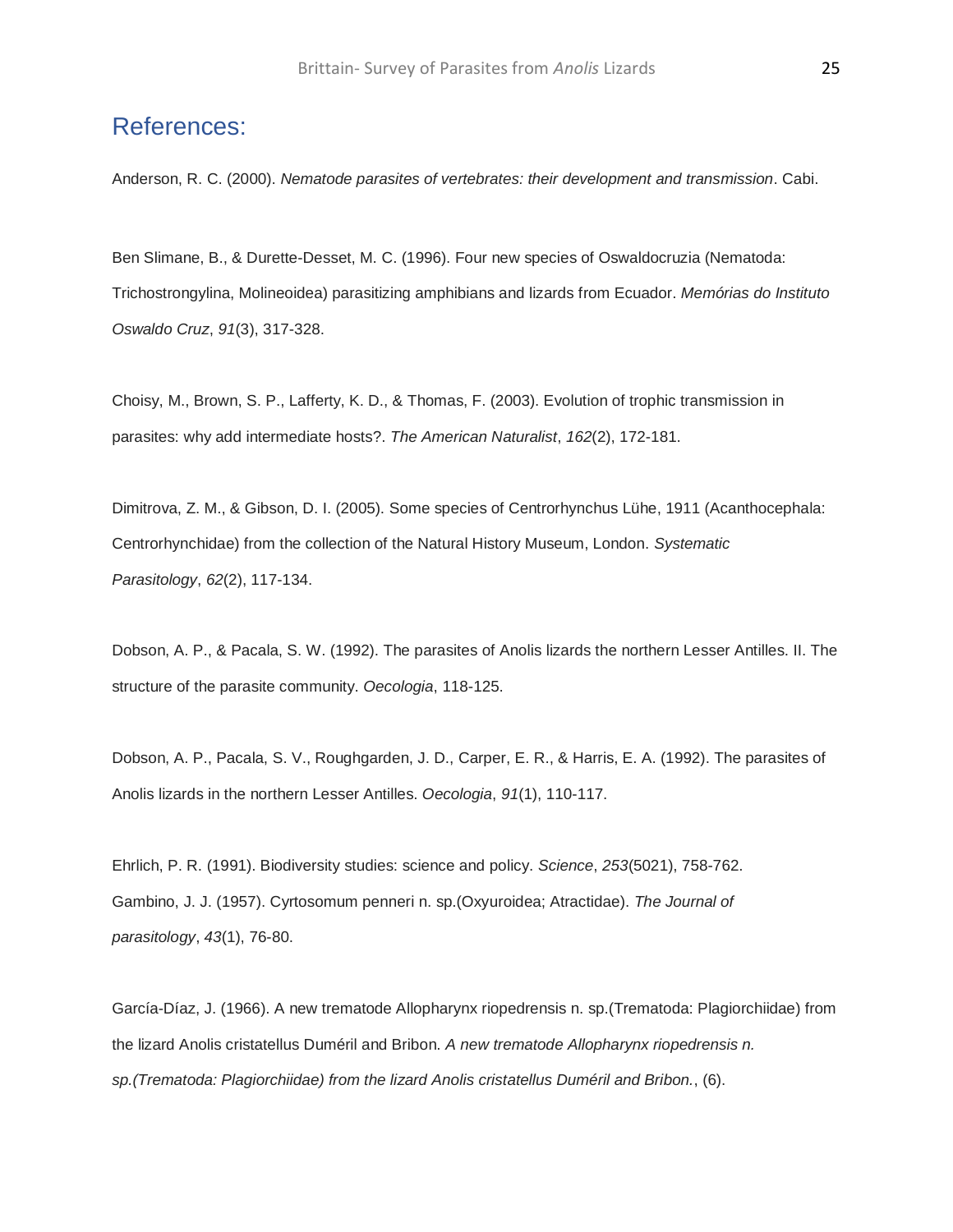Godfrey, S. S., Bull, C. M., James, R., & Murray, K. (2009). Network structure and parasite transmission in a group living lizard, the gidgee skink, Egernia stokesii. *Behavioral Ecology and Sociobiology*, *63*(7), 1045-1056.

Goldberg, S. R., & Bursey, C. R. (2000). Transport of helminths to Hawaii via the brown anole, Anolis sagrei (Polychrotidae). *Journal of Parasitology*, *86*(4), 750-755.

Goldberg, S. R., Bursey, C. R., & Cheam, H. (1995). Helminth parasites of three sympatric lizards from Grand Cayman Island, Anolis conspersus, Anolis sagrei (Polychridae) and Leiocephalus carinatus (Tropiduridae). *Caribbean Journal of Science*, *31*, 339-339.

Goldberg, S. R., Bursey, C. R., & Cheam, H. (1997). Helminths of 12 species of Anolis lizards (Polychrotidae) from the Lesser Antilles, West Indies. *JOURNAL-HELMINTHOLOGICAL SOCIETY WASHINGTON*, *64*, 248-257.

Jorge, F., Perera, A., Carretero, M. A., James Harris, D., & Roca, V. (2013). Cryptic species unveiled: the case of the nematode Spauligodon atlanticus. *Journal of Zoological Systematics and Evolutionary Research*, *51*(3), 187-202.

Lafferty, K. D. (1999). The evolution of trophic transmission. *Parasitology Today*, *15*(3), 111-115.

Langford, Gabriel. Personal Communication. April 1, 2018.

Losos, J. B. (1992). The evolution of convergent structure in Caribbean Anolis communities. *Systematic biology*, *41*(4), 403-420.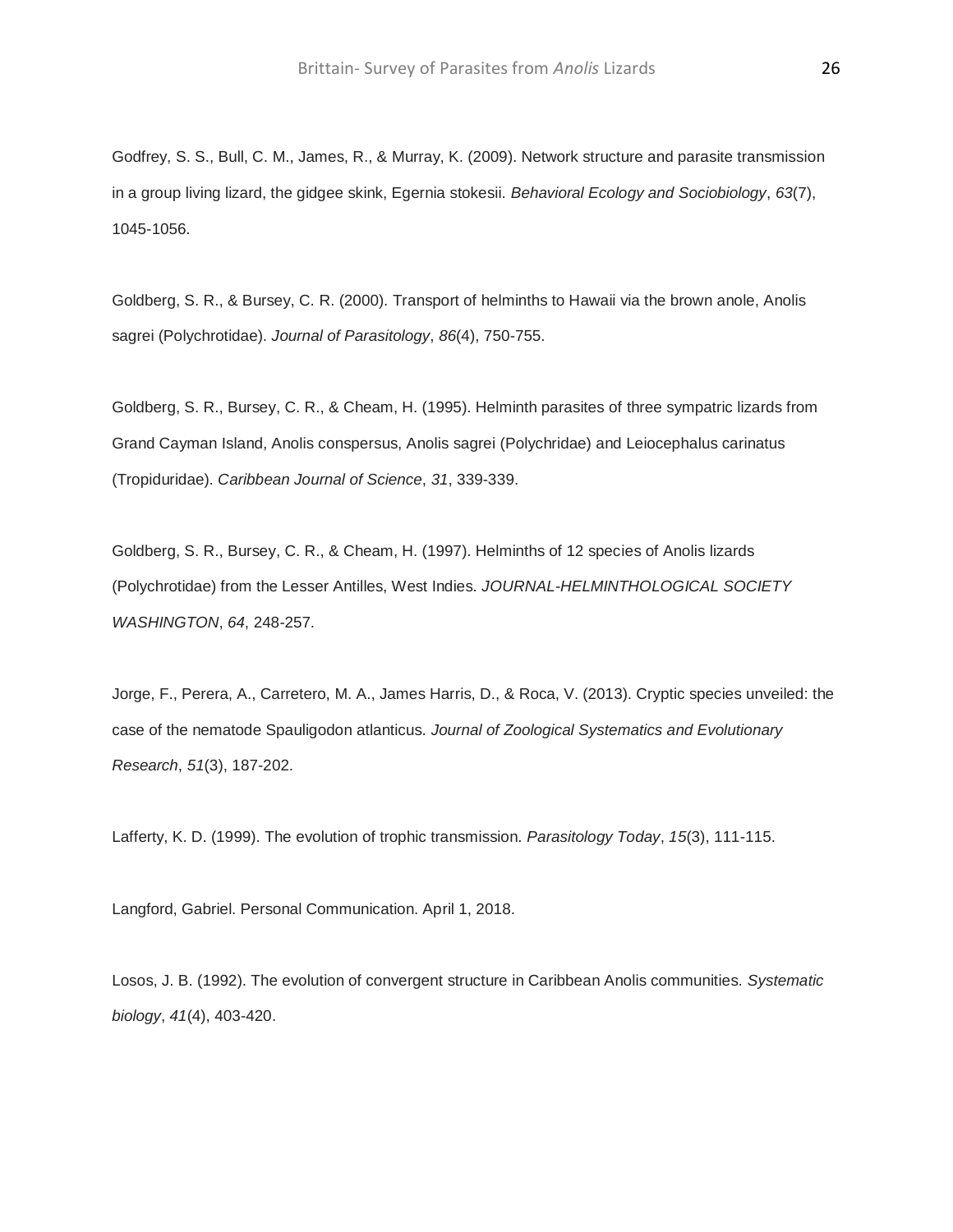Losos, J. B. (1994). Integrative approaches to evolutionary ecology: Anolis lizards as model systems. *Annual Review of Ecology and Systematics*, *25*(1), 467-493.

Losos, J. B. (1995). Community evolution in Greater Antillean Anolis lizards: phylogenetic patterns and experimental tests. *Phil. Trans. R. Soc. Lond. B*, *349*(1327), 69-75.

Losos, J. B. (2011). *Lizards in an evolutionary tree: ecology and adaptive radiation of anoles* (Vol. 10). Univ of California Press.

Losos, J. B., & Mahler, D. L. (2010). Adaptive radiation: the interaction of ecological opportunity, adaptation, and speciation. *Evolution since Darwin: the first*, *150*, 381-420.

Losos, J. B., Irschick, D. J., & Schoener, T. W. (1994). Adaptation and constraint in the evolution of specialization of Bahamian Anolis lizards. *Evolution*, *48*(6), 1786-1798.

Macy, R. W. (1933). A review of the trematode family Urotrematidae with the description of a new genus and two new species. *Transactions of the American Microscopical Society*, *52*(3), 247-254.

Mittermeier, R. A., Turner, W. R., Larsen, F. W., Brooks, T. M., & Gascon, C. (2011). Global biodiversity conservation: the critical role of hotspots. In *Biodiversity hotspots* (pp. 3-22). Springer, Berlin, Heidelberg.

Pereira, F. B., Alves, P. V., Rocha, B. M., de Souza Lima, S., & Luque, J. L. (2014). Physaloptera bainae n. sp.(Nematoda: Physalopteridae) parasitic in Salvator merianae (Squamata: Teiidae), with a key to Physaloptera species parasitizing reptiles from Brazil. *The Journal of parasitology*, *100*(2), 221-227.

Price, P. W. (1980). *Evolutionary biology of parasites* (Vol. 15). Princeton University Press.